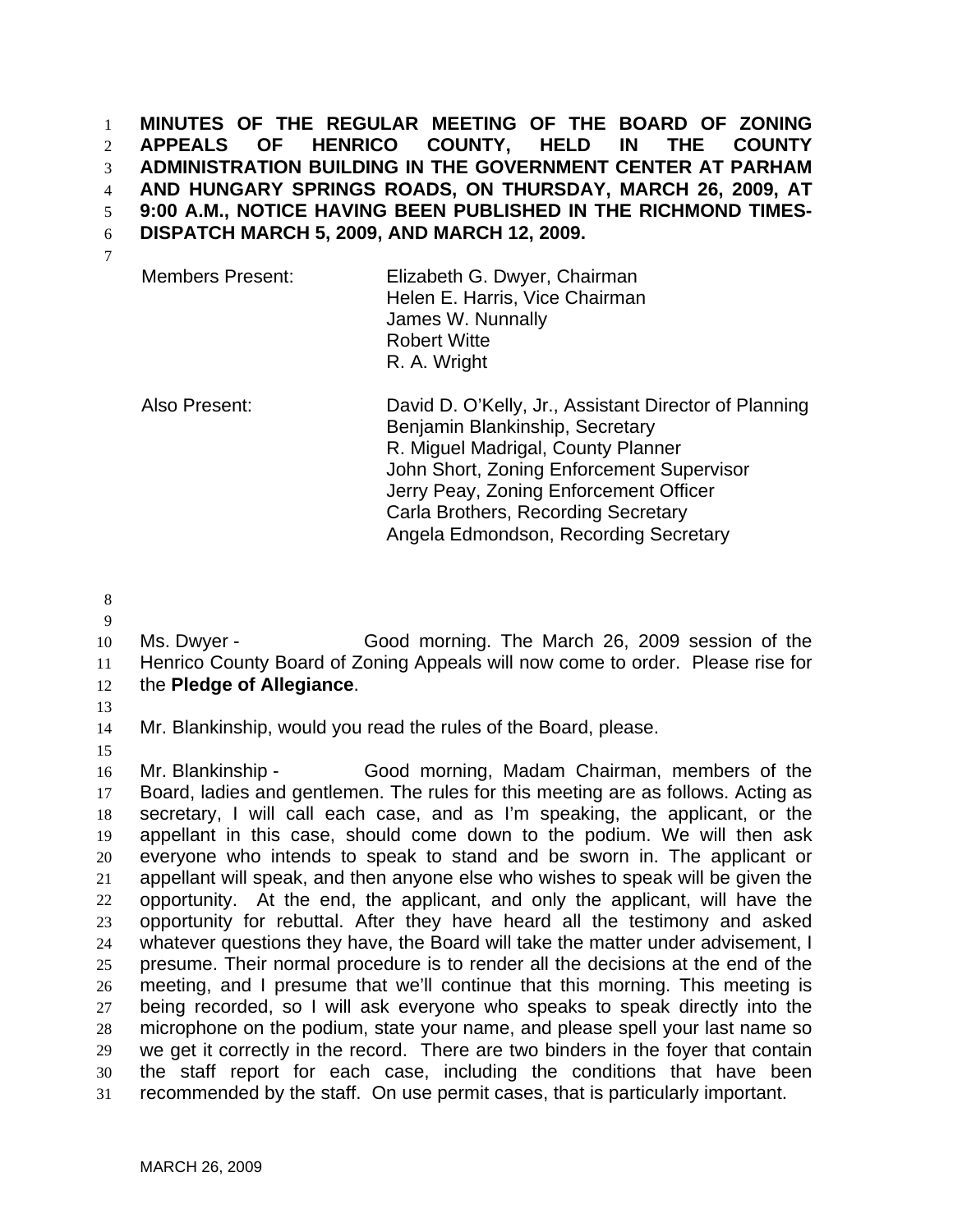32 33 34 35 36 37 38 39 40 41 42 43 44 45 46 47 48 49 50 51 52 53 54 55 56 57 58 59 60 61 62 63 64 65 66 67 68 69 70 71 72 73 74 75 76 77 Ms. Dwyer - Thank you, Mr. Blankinship. Are there any deferrals or withdrawals this morning? Mr. Blankinship - No ma'am. Ms. Dwyer - Thave a request by counsel for Tidewater Quarries to hear that case first, and that's been agreed to by counsel for the Wagner's. Assuming that that case does not have opposition, is the Board agreeable to that? The case would take less time than the first case. Would counsel for Tidewater Quarries come forward, please. Is there anyone here to speak to this case, UP-004-09, Tidewater Quarries, Incorporated? Anyone other than Tidewater Quarries? Is that agreeable to the Board, to take this case first? Well, let's call the case. **UP-004-09 TIDEWATER QUARRIES, INC**. requests a conditional use permit pursuant to Sections 24-52(d) and 24-103 to extract materials from the earth at 11460 Staples Mill Road (Parcels 756-773-3302 and 759-773-4746), zoned A-1, Agricultural District and M-2C, General Industrial District (Conditional) (Three Chopt). Mr. Blankinship - Anyone who intends to speak, please stand and raise your right hand. Ms. Dwyer - The Music of think you might speak, please. Mr. Blankinship - Get it over with now. Raise your right hand, please. Do you swear the testimony you're about to give is the truth and nothing but the truth so help you God? Mr. Wilson - The Lido. Ms. Dwyer - Please state your name and your case. Mr. Wilson - Good morning, Madam Chairman, members of the Board, and Mr. Blankinship. My name is Jack Wilson—W-i-l-s-o-n. It is my privilege to be here this morning on behalf of the applicant, Tidewater Quarries. I wanted to make sure, though, that the Board understood that while the applicant is Tidewater Quarries, Vulcan Materials Company has recently acquired this particular quarry and is now the owner of the quarry, having acquired the site a little more than a year ago. Vulcan Materials Company is a company that this Board and Henrico County are very familiar with, I believe, because of its other superior operations in the area. I do, also, before I get into the presentation, want to recognize the hard work and the thorough work of staff in the preparation of this report, and on the ongoing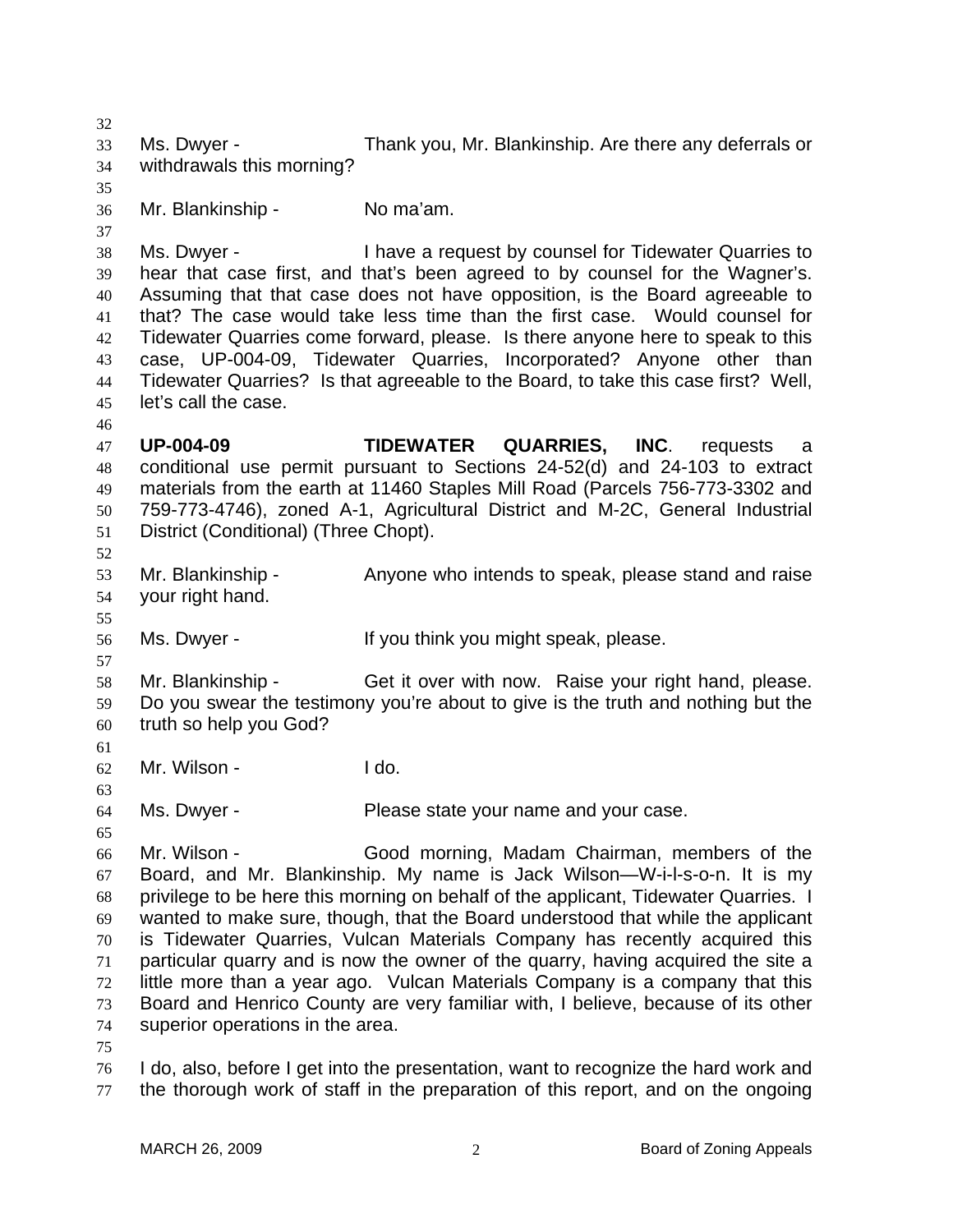dialogue as we've worked through this application. That work included a site visit to the site where Mr. Blankinship and other members of the Planning staff were able to ask some good questions about the site and get a better understanding of the operations. We appreciate that involvement on behalf of the County. 78 79 80 81

82

83 84 85 86 87 As you saw, we did have a number of folks from Vulcan here this morning. Among them included Butch Moody who is the plant manager, and Jack Marsh, who's the area operations manager. These folks have been in contact fairly regularly with the affected communities and have worked on good dialogue with them.

88

89 90 91 92 93 As many of you know and the staff report pointed out, this quarry has been operating since its first conditional use permit was issued over 40 years ago in 1965. Currently, the quarry has nearly \$38 million of assets employed at the site. It's clearly a major entity in Henrico County and worthy of ongoing good work for the County.

94

95 96 97 As you know, the standard for review and renewal of a conditional use permit essentially is has the applicant complied in good faith with the conditions imposed in connection with its most recently application and [unintelligible] 2004.

98

99 100 101 102 103 104 105 106 107 108 109 110 111 112 In the staff report, the staff has done an excellent job providing an overview of the property's location, and I believe the Board is very familiar with this site and area in Henrico County. A couple of things worth mentioning about this site, as you can see from the site plan that's on the screen, the site is very well buffered on all sides. To the north, it has the Chickahominy River, which provides an excellent buffer as it moves into Hanover County. It has Staples Mill Road (State Route 33) to the east that serves as a buffer. The County landfill serves as a buffer to the west, and of course you have I-295 to the south, which also serves as an excellent buffer. The buffer is actually to the exterior of the property. The property itself provides significant buffering from the quarry operations. The overall property is 212 acres, and as you can see from that aerial photograph, a good bit of the buffers is heavily wooded. Only 89.09 acres is devoted to quarry operations itself. So, well over half of the property serves as additional buffers from the neighbors in the surrounding communities.

113

114 115 116 117 118 119 120 121 122 123 Again, we're here today because the existing use permit granted in April 2004 expires on April 30, 2009. So, a renewal is required to continue the operations at this site. I do want to say at the outset that we are seeking no changes to the conditions in the existing permit. All those that have been proposed by the staff in the staff report are agreeable to the applicant. In fact, there are a couple of new conditions that I will identify, and Tidewater Quarries and Vulcan Materials have already started the steps to get in compliance with those new conditions. So, clearly, we want to make it clear that no changes in the conditions are proposed. Again, what we need to demonstrate for this renewal is that there have been no violations of the existing conditions from the permit granted five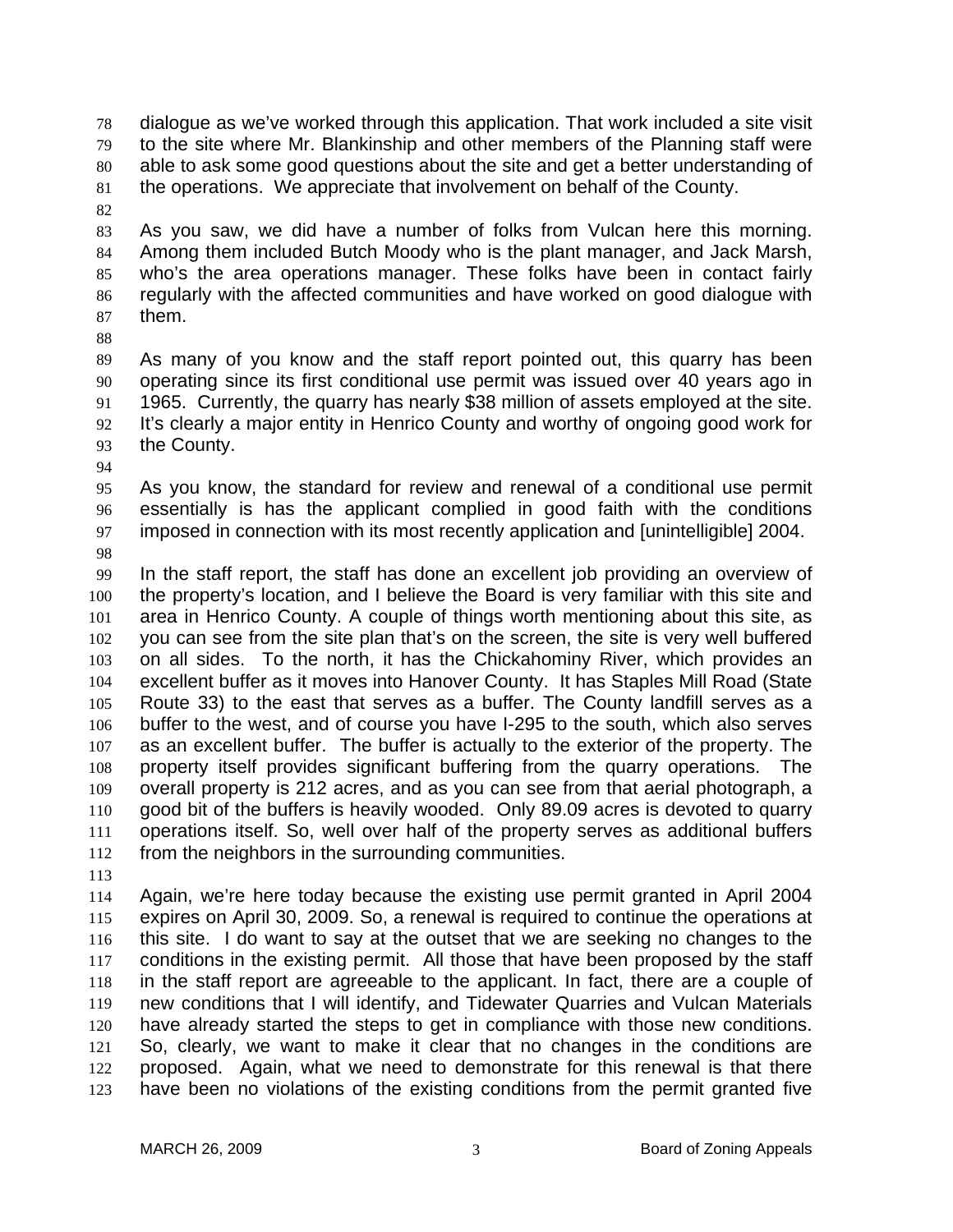years ago. There have been none and I think the staff report recognizes that as well. 124 125

126

127 128 129 130 131 132 133 134 135 136 137 138 139 140 One of the things I did want to highlight is that the applicant, Tidewater Quarries, as you're well aware, had created a Community Liaison Committee a few years ago. That committee continues to work with the neighbors to get feedback on the operations of the quarry, provide information back to the community about the operations. When Vulcan acquired the site, they really stepped up the dialogue and the ongoing communications with the community group, with the neighbors. In the past, those meetings would have been held on sort of a quarterly basis without much interaction between each quarterly meeting. Since then, Butch Moody, the plant manager, Jack Marsh and others with Vulcan, have really been in regular dialogue with those folks in the community that had questions, and provided a lot of feedback to those, as well as continuing the ongoing regularly scheduled CLC meetings. I think you can see from the folks, or the absence of folks here today, they've done a pretty good job of reaching out to the community.

141

142 143 144 So, in short, again, the applicant has complied with all the terms of its existing conditional use permit and has gone well beyond those conditions to work closer with the communities that are closest to the quarry.

145

146 147 148 149 150 151 152 153 154 155 156 157 158 Let me highlight just very briefly some of the quarry's benefits to the community. Clearly, there's the employment aspect of this operation. In 2008, the quarry employed 13 people. It provides, of course, necessary materials for construction of community roads, houses, schools, other such infrastructure needs, provides a great tax source to the County. In 2008, nearly \$100,000 in taxes were paid to Henrico County from this operation. Vulcan, as you all are well aware, is a great corporate partner in the community, through its other operations in the community, it has reached out to schools and other community groups. Since Vulcan has acquired this site, that trend has continued. It reached out and is partnering with Rivers Edge Elementary School. It recently received a letter of appreciation from the principal of that school for that partnership. Vulcan clearly recognizes that that's part of its corporate culture, and continues to do that in relation to the Springfield Quarry.

159

160 161 162 163 164 165 166 167 168 In conclusion, let me say it again, the applicant has been in total compliance with all the conditions in the existing use permit 9-2004. It has made significant investments in terms of time and resources to further minimize any impact it could have on its neighbors. It has continued and will continue to work on its relationship with this community group, the Community Liaison Committee, and will continue to get their feedback as it continues to improve its operations to even further minimize its impact on the neighbors. Again, Vulcan, as I mentioned, is a great corporate partner in the community. For all these reasons and others that I could probably go into if I needed to, we would just ask for your approval of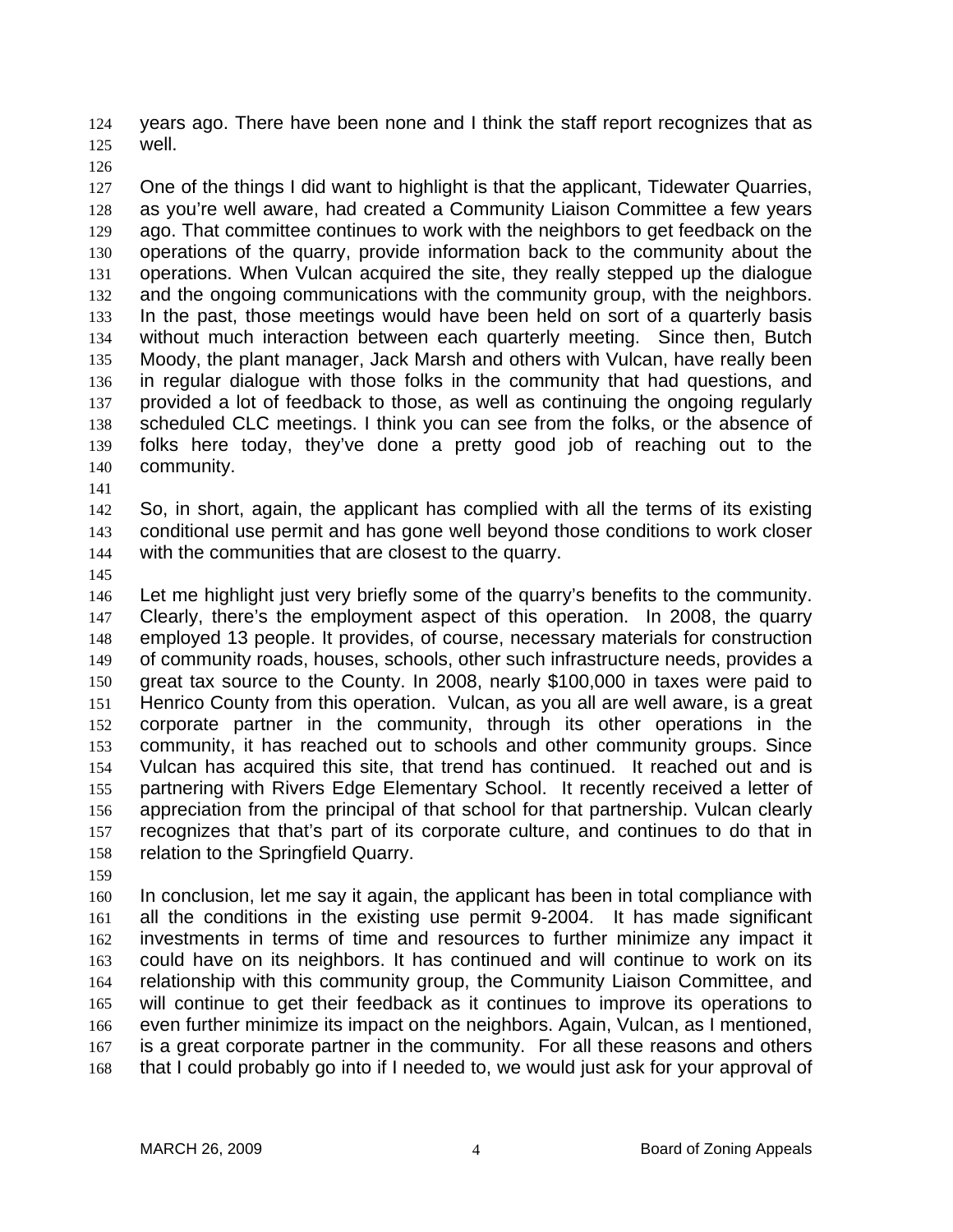the renewal application. I'd be happy to answer any questions that any Board members may have. 169 170 171 172 173 174 175 176 177 178 179 180 181 182 183 184 185 186 187 188 189 190 191 192 193 194 195 196 197 198 199 200 201 202 203 204 205 206 207 208 209 210 211 Ms. Dwyer - Thank you, Mr. Wilson. Any questions by Board members? Mr. Wright - The Couple of questions. On Condition #8, it says Monday through Friday from 9 to 5 and nothing on Sunday, but it doesn't say anything about Saturday. Then #14 of the exhibit, which is with the applicant's materials, it says it will operate between 7 and 6 with no Sunday operations. I'm just curious to know what happens on Saturday. We don't mention that in this anywhere. Is it your understanding, sir, that you can operate on Saturday? Mr. Wilson - The Yes. Again, the hours of operation, 9 to 5 on Monday. The blasting is limited, obviously, in here to the more limited hours. Six to eight for shipping and that we could operate on Sundays. But again, no blasting would be permitted on Saturdays. Shipping could, other operations could, but the blasting would be limited to Monday through Friday. Mr. Blankinship - So, that should read, you're suggesting, Mr. Wilson, "Hours of operation shall be limited to 9 a.m. to 5 p.m. Monday through Friday for blasting, 6 a.m. to 8 p.m. Monday through Saturday for shipping, and 7 a.m. to 6 p.m. Monday through Saturday for all other operations." Mr. Wilson - That's correct. And with no operations on Sunday or national holidays. Mr. Wright - That would be consistent with what they say they're doing. Mr. Blankinship - Right. Mr. Wright - The other question I have is about Condition #21. The last sentence says, "Rehabilitation shall not be considered completed until the mined area is covered completely with permanent vegetation." Yet in paragraph one of the exhibit it says, "When the quarry operations are completed, operations discontinued, and the quarry left unattended for one month or longer, any exposure shall be covered with topsoil and seeded and stabilized, and the pit would be allowed to fill with water and used as a pond." It appears to me that our condition is not consistent with what they say there. I would assume that the idea is that they would have a pond there, except for the areas that needed to be seeded. Shouldn't our Condition 21 be changed to indicate that?

212 213 Mr. Blankinship - We could either say "until the exposed area or exposed soil," or something like that, "is covered completely with permanent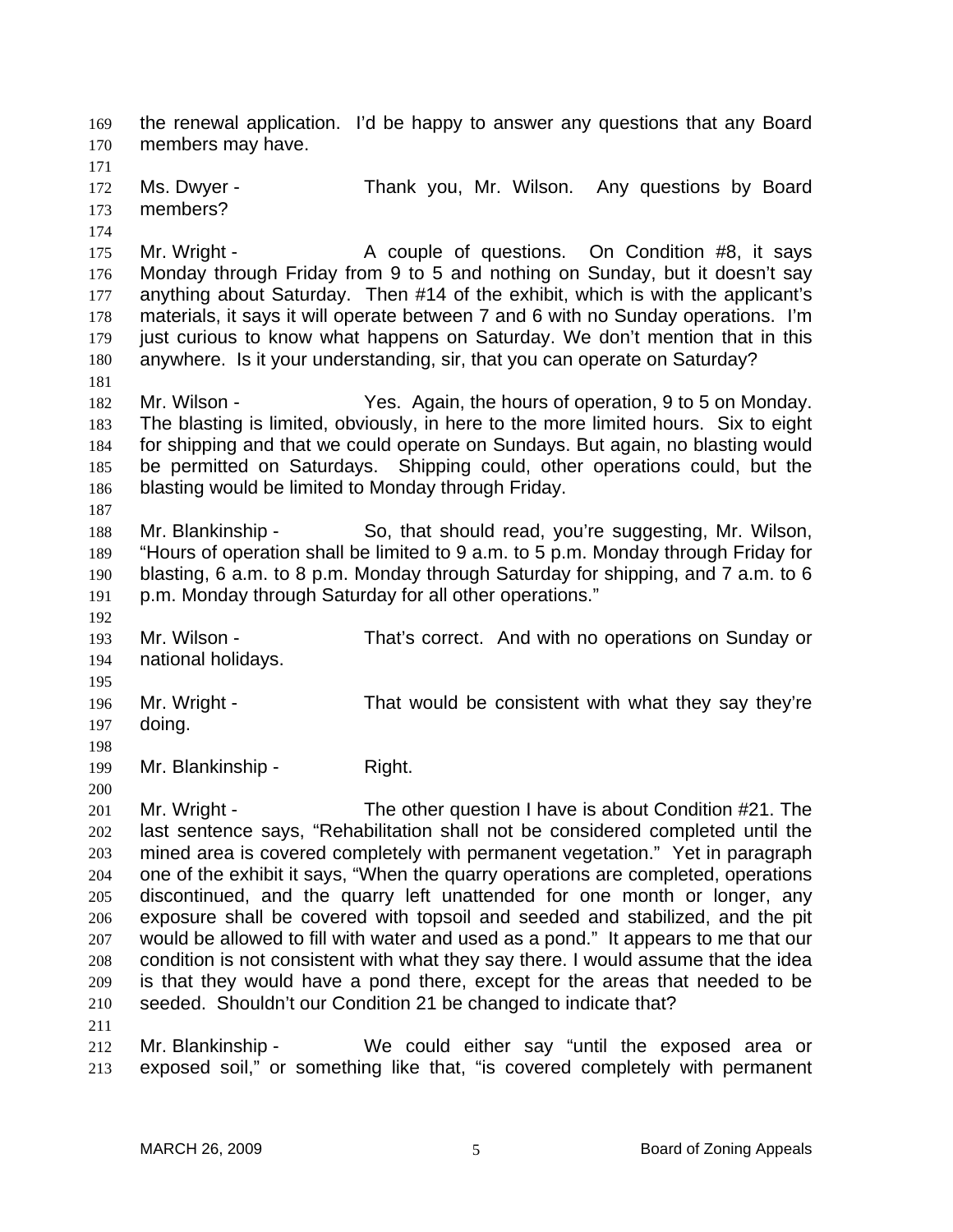vegetation." Or we could just add the words, "or water," at the end of the sentence. 214 215 216 217 218 219 220 221 222 223 224 225 226 227 228 229 230 231 232 233 234 235 236 237 238 239 240 241 242 243 244 245 246 247 248 249 250 251 252 253 254 255 256 257 258 259 Mr. Wright - Whatever. I just think that condition is not consistent with what they say they're doing. Ms. Dwyer - What are your thoughts, Mr. Wilson? Mr. Wilson - **I** could see where we could say "until the mined area is covered completely with permanent vegetation or water as appropriate." Mr. Wright - I just want to make sure we're operating on the same frequency. Those are all the questions I have. Ms. Harris - What is the depth of the quarry now? Mr. Wilson - We're down to about approximately 280 feet. Ms. Harris - So, we can anticipate in the next five years that you're going to go down how much? Mr. Wilson - The way this works, and as you can sort of see from the photograph, they work around these benches to go further down, so I don't know over the next five years, do you anticipate going lower [unintelligible]. Mr. Blankinship - I think it's clearer. Mr. Wilson - The Yes, perhaps one more bench or another 40 feet lower over the course of the next five years. Again, part of that depends on the economy and the demand for stone. That would dictate. Mr. Blankinship - You won't be going deeper so much as laterally. Mr. Wilson - Working down the face, working down those benches. As you work down, then another bench gets created. It's sort of hard to see from the photograph, the tiering of those. He said perhaps another bench would be created over the course of the next five years, which would be another 40 feet below where they currently are. Ms. Harris - **Another question I have is I know you have resolved** many issues with the community. What type of questions do they have? Mr. Wilson - **Again, I think they were really pleased.** The neighbors were pleased when Vulcan acquired the site. The issues that come up generally are when is the blasting going to occur. And, of course, Vulcan has taken the folks out there and shown those interested neighbors where the blasting will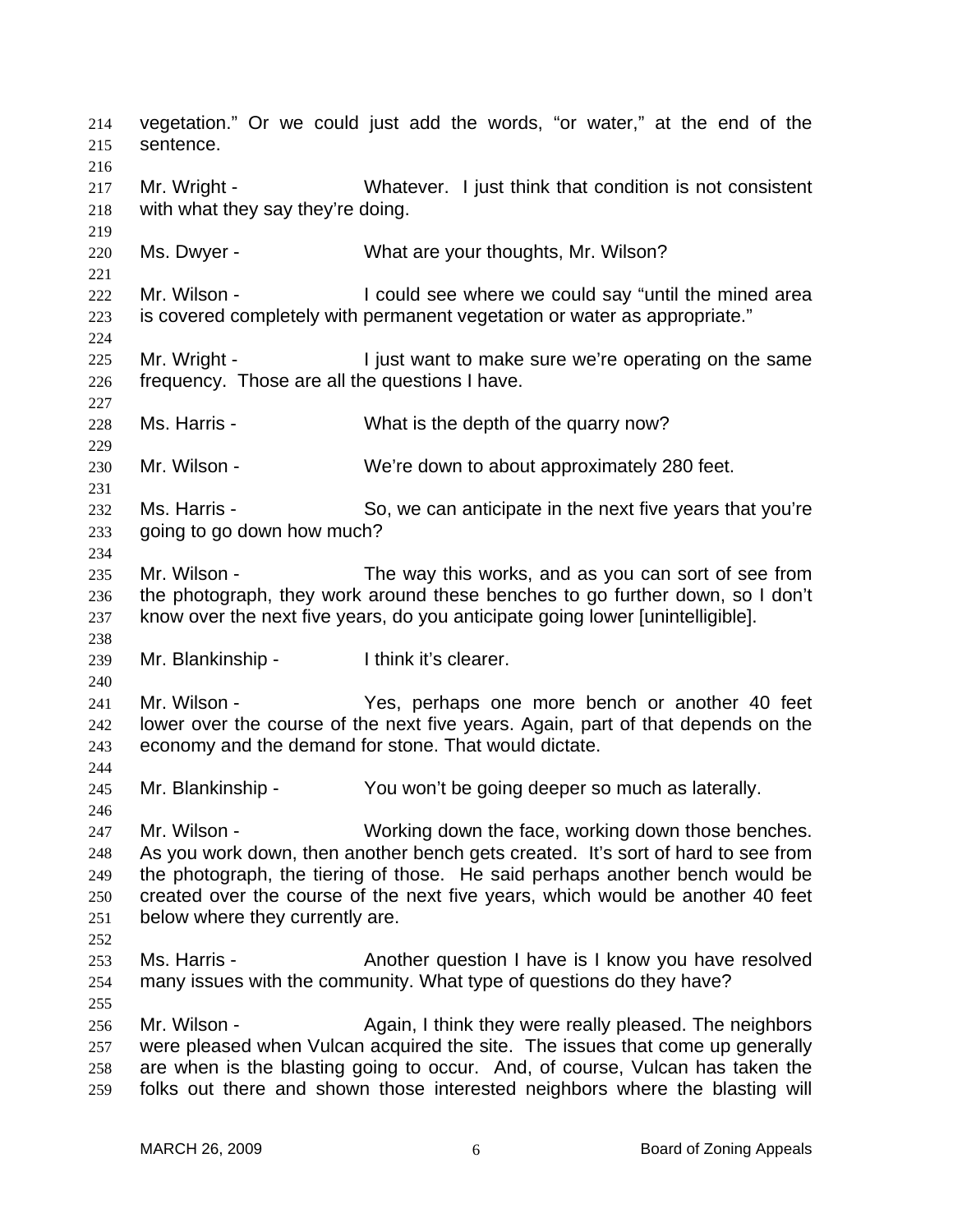occur. They're just generally interested in the continuing operations of the quarry, in terms of when the blasts will occur and what improvements, if any, Vulcan continues to make in the operations of the quarry. So, nothing specific other than just general interest in how the quarry's being operated. I think they've been pleased with the feedback that they've received from Vulcan on those issues. 260 261 262 263 264 265

- 267 268 Ms. Harris - The You said they asked the question what improvements does Vulcan intend to make. What improvements?
- 269

280

282

284

288

294

297

300

266

270 271 272 273 274 275 276 277 278 279 Mr. Wilson - Well, one of the things that Vulcan has done, obviously there were the issues with blasting. The experts that were brought in by Tidewater Quarries on blasting, Vulcan has taken those recommendations and then further refined them to continue to minimize any impacts of a blast on the neighbors. So, looking at Vulcan's blasting impacts compared to the prior operator's impacts shows that Vulcan has further reduced the impacts of a blast. Using greater technology in the blasting techniques further minimizes the impact on the neighbors. That's one thing that Vulcan continues to explore, how they can further reduce whatever impacts there are on the neighbors. I think the neighbors have seen that and appreciate that.

- 281 Ms. Harris - **Do we still get blasting reports, Mr. Blankinship?**
- 283 Mr. Blankinship - Yes ma'am.

285 286 287 Ms. Dwyer - The Any other questions by Board members? So, the reclamation plan that I saw looked a lot like the mining plan. I didn't see a lot of difference. Can you help me understand about the reclamation?

289 290 291 292 293 Mr. Wilson - The Essentially, the plan would be that once the operations are completed that the pit would likely be filled with water. And then as we talked about the areas that are exposed that are currently not covered with topsoil and then would not be covered with water, would have topsoil placed back on them and permanent vegetation installed or grown in those areas.

- 295 296 Ms. Dwyer - This is just storm water that's going to fill the quarry because you don't have—
- 298 299 Mr. Wilson - The Any water source, and there's no groundwater in there. So, it would be all storm water.
- 301 302 Ms. Dwyer - Will that be enough to fill it so that it could be a recreational area, or would it just be [inaudible].
- 304 Mr. Wilson - I think over time it would completely fill, so yes.
- 305

303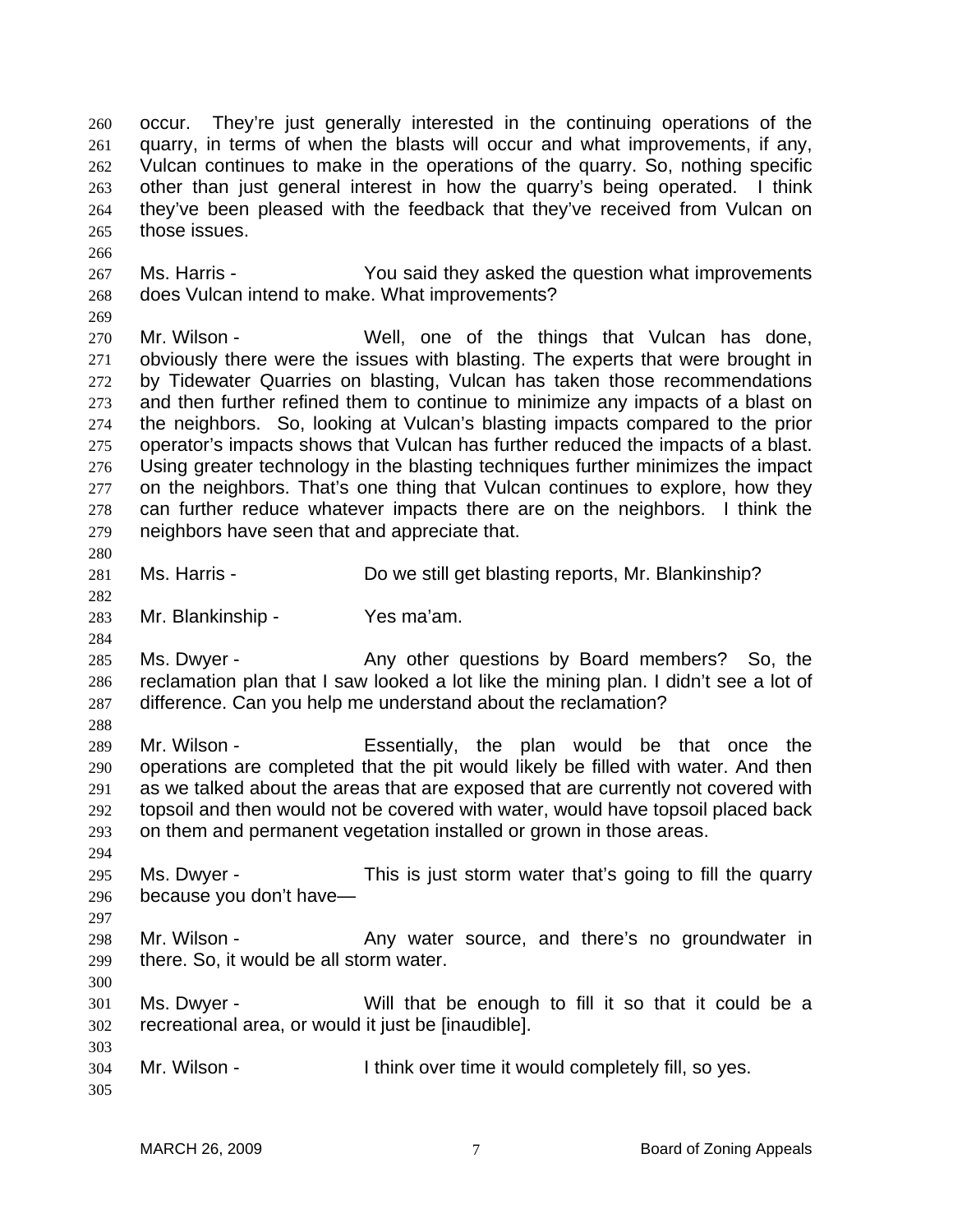Ms. Dwyer - The See heads nodding. I wonder if someone could just speak to that. I just don't want to have a deep pit with a scum pond in the bottom. If we could look forward to— 306 307 308

310 311 312 313 314 315 316 317 318 319 320 321 322 323 324 325 326 327 328 Mr. Carroll - The My name is Tom Carroll. I'm Director of Business Development for Vulcan Materials. Actually, many of these facilities, once they are completed, their useful life as an aggregate resource is used, actually, it's public water supplies or recreational lakes. A lot of them have been used by subsequent owners of the properties for a variety of mixed-use development office complexes and other types of activities associated with them. Essentially, these are large storm water retention/detention basins now because we try to direct all of our storm water runoff into them. We can hold that water over a period of time, clean it up, and make sure that when we do discharge, that's it cleaner than the receding water body. So, you get that whole surface area that can direct that water to there. The other things that have been done in other locations, if you want to accelerate the filling of it at the end, is some municipalities, when they've used it for public water supplies, have used high water flows in nearby watersheds such as the Chickahominy, and actually pumped into them to relieve flow in the river, accelerate the fill. During low-flow situation, have actually pumped out of the quarries back into the receiving bodies. So, used as sort of a regulation activity with the quarry. You could have billions of gallons of storage in one of these things. I hope that answers your question. Thank you.

329 330 331

309

Ms. Dwyer - Any other questions by Board members? Would you like to vote on this now?

## 333 **DECISION**

334 335

336

338

332

Mr. Wright - The Muslim ove that we approve this application.

337 Mr. Nunnally - I second.

339 Ms. Dwyer - The Any discussion?

340

348

341 342 343 344 Mr. Nunnally - The only discussion I have is you must be doing a pretty good job because you don't have a single opponent here today. Four years ago, they were standing in the hallway.

345 346 347 Ms. Dwyer - Now that you mention that, I did ask earlier and I'll ask once again just to be sure. Is there anyone else who wants to speak to this case?

349 350 351 Mr. Wilson - The Actually, Mr. Wood here is a member of our CLC, and he wants to speak in favor of. But if you're going to ahead and take a vote, we'll let Mr. Woods speak or you go ahead and take your vote.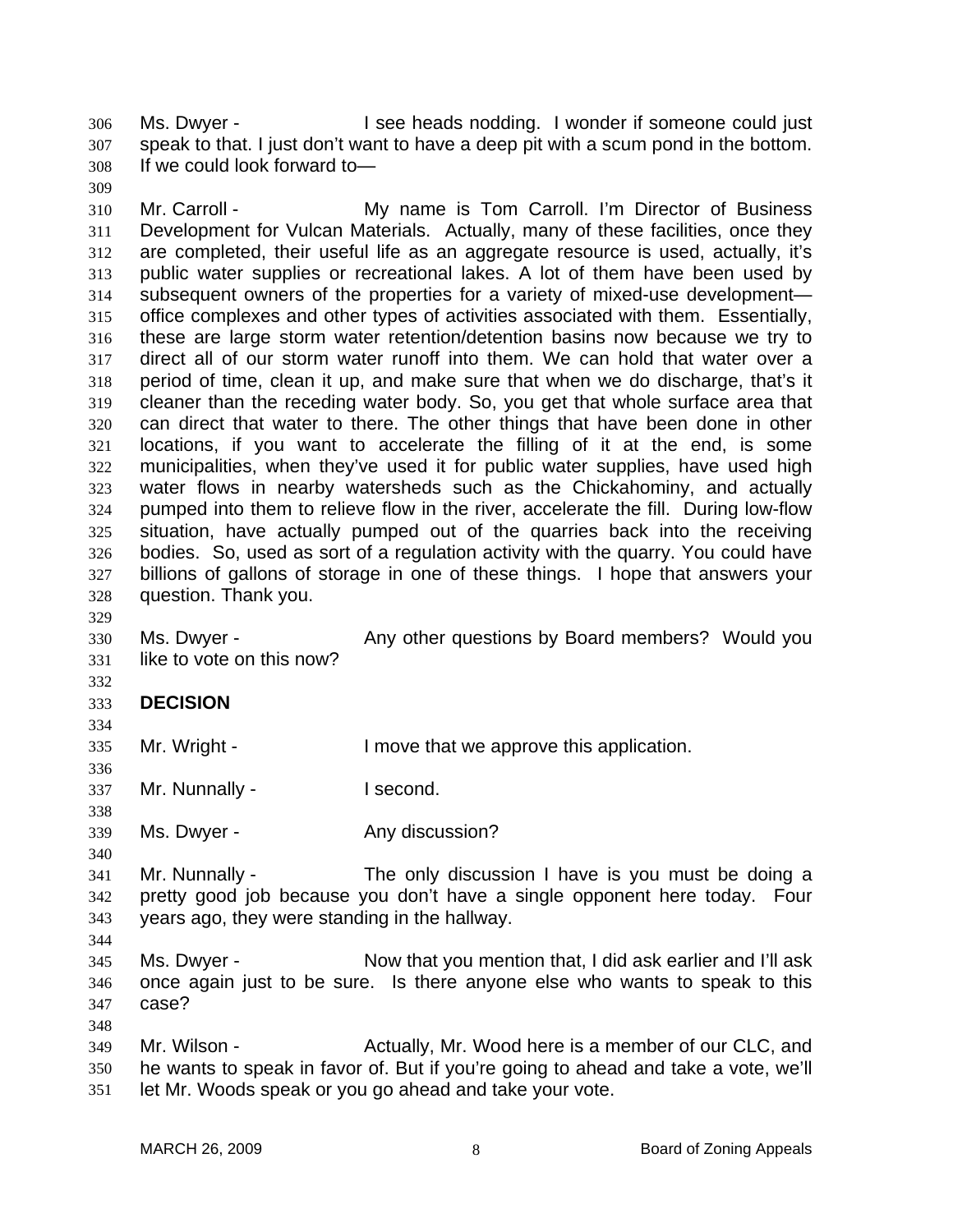352 353 354 355 356 357 358 359 360 361 362 363 364 365 366 367 368 369 370 371 372 373 374 375 376 377 378 379 380 381 382 383 384 385 386 387 388 389 390 391 392 393 394 395 396 397 Ms. Dwyer - Mr. Wood, if you would just speak briefly. Thank you for coming. Mr. Wood - **My name is Jay Early Wood. I live in Hanover County.** My land touches over here on Lakeland, and Lakeland touches the quarry land. I live about 3,200 feet from the quarry. I've been living there for 54 years. Right now, I've found that these people are the best neighbors quarry speaking that we've ever had. Now, Tidewater was great, but these people are a little greater. I highly recommend that you renew their permit for doing business there. Ms. Dwyer - Thank you very much, Mr. Wood. Mr. Wright - The I'll state the grounds for my motion. It will not affect the health, safety, and welfare of those living in the area, nor likely reduce or impair the buildings or property, and will be in substantial accordance with Chapter 24 of the County Code. Ms. Dwyer - The County has found no evidence of failure to comply with any of the conditions that have been in existence. Other comments? We have a motion by Mr. Wright, seconded by Mr. Nunnally. All in favor say aye. All opposed say no. The ayes have it; the motion passes. After an advertised public hearing and on a motion by Mr. Wright, seconded by Mr. Nunnally, the Board **approved** application **UP-004-09, TIDEWATER QUARRIES, INC.'s** request for a conditional use permit pursuant to Sections 24- 52(d) and 24-103 to extract materials from the earth at 11460 Staples Mill Road (Parcels 756-773-3302 and 759-773-4746), zoned A-1, Agricultural District and M-2C, General Industrial District (Conditional) (Three Chopt). The Board approved the conditional use permit subject to the following conditions: 1. This use permit is subject to all requirements of Section 24-103 of Chapter 24 of the County Code. The operation shall be conducted in accordance with the plans and narrative approved with the use permit, except as noted below. 2. Before beginning any work, the applicant shall provide a financial guaranty in an amount of \$3,000 per acre for each acre of land to be disturbed, for a total of \$267,300, guaranteeing that the land will be restored to a safe, stable, and usable condition, consistent with its elevation before excavation. The form of the financial guaranty shall be subject to approval by the County Attorney. If this condition is not satisfied within 90 days of approval, the use permit shall be void. 3. Before beginning any work, the applicant shall apply for and obtain approval of erosion and sedimentation control plans from the Department of Public Works (DPW). Throughout the life of the operation, the applicant shall continuously satisfy DPW that erosion and sedimentation control is performed and maintained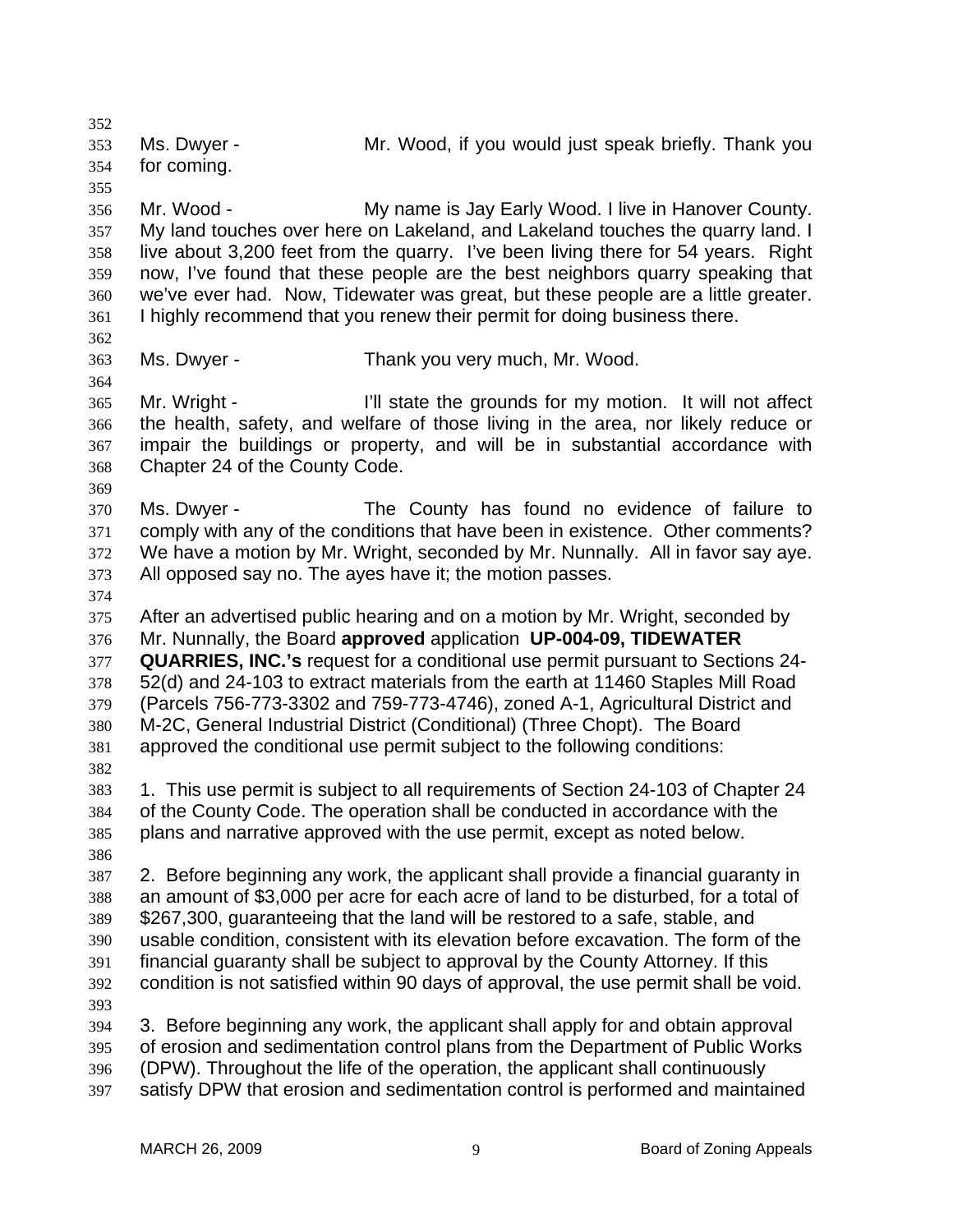in accordance with the approved plan. The erosion control bond shall remain active throughout the life of the project. If this condition is not satisfied within 90 days of approval, the use permit shall be void. 398 399 400

401

402 403 404 4. Before beginning any work, the applicant shall obtain a mine license from the Virginia Department of Mines, Minerals and Energy. If this condition is not satisfied within 90 days of approval, the use permit shall be void.

405

406 407 408 409 410 411 5. Before beginning any work, all areas approved for mining under this permit shall be marked off with metal posts. The posts shall be 5 feet high and 5 inches in diameter, and shall be painted in alternating 1-foot stripes of red and white. The posts shall be erected under the supervision of a professional engineer or certified land surveyor, who shall certify their location. If this condition is not satisfied within 90 days of approval, the use permit shall be void.

412

416

413 414 415 6. In the event that the approval of this use permit is appealed, all conditions requiring action within 90 days will be deemed satisfied if the required actions are taken within 90 days of final action on the appeal.

417 418 419 420 7. The applicant shall comply with the Chesapeake Bay Preservation Act and all state and local regulations administered under such act applicable to the property, and shall furnish to the Planning Department copies of all reports required by such act or regulations.

421

422 423 424 425 426 8. [AMENDED] Hours of operation shall be limited to 9:00 a.m to 5:00 p.m. Monday through Friday for blasting, 6:00 a.m. to 8:00 p.m. Monday through Saturday for shipping, and 7:00 a.m. to 6:00 p.m. Monday through Saturday for all other operations. No operations of any kind are to be conducted at the site on Sundays or national holidays.

427

428 429 430 431 9. All access to the property shall be from the entrance onto Staples Mill Road as shown on the approved plans. The applicant shall erect and maintain gates at all entrances to the property. These gates shall be locked at all times, except when authorized representatives of the applicant are on the property.

432

433 434 435 436 10. The 30-foot private access road leading from Staples Mill Road to the property shall be maintained in good repair at all times. All roads used in connection with this use permit shall be effectively treated with calcium chloride or other wetting agents to eliminate any dust nuisance.

437

438 439 440 441 11. The applicant shall post and maintain a standard stop sign at the entrance to Staples Mill Road. The applicant shall pay the expense for the county to erect and maintain standard "Truck Entering Highway" signs along Staples Mill Road on each side of each entrance to the property.

442

443 12. The applicant shall post and maintain a sign at the entrance to the mining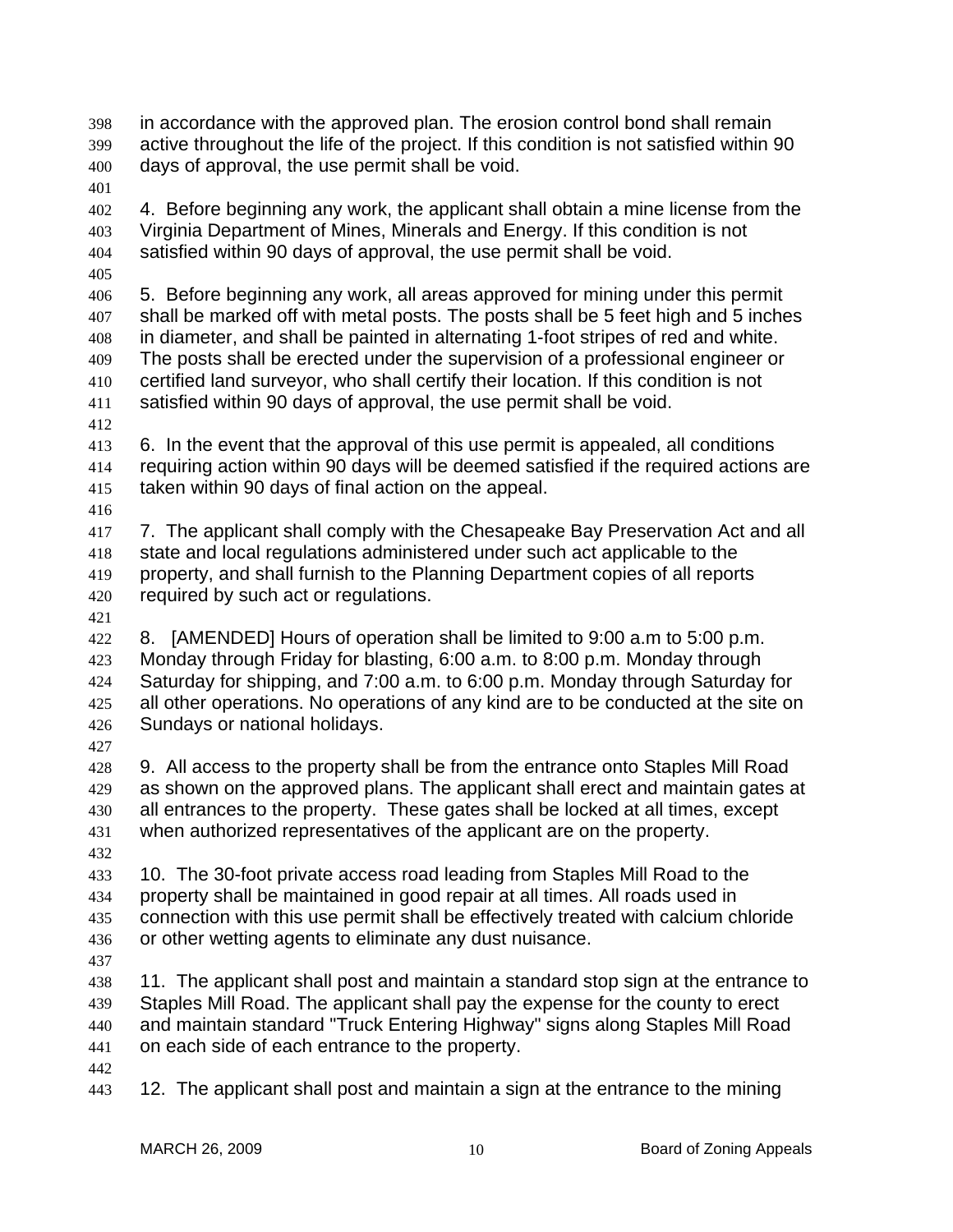site stating the name of the operator, the use permit number, the mine license number, and the telephone number of the operator. The sign shall be 12 square feet in area and the letters shall be 3 inches in height. 444 445 446

447

448 449 450 451 452 453 13. The applicant shall erect a continuous fence around the quarry. The applicant shall post and maintain "No Trespassing" signs every 250 feet along the perimeter of the property. The letters shall be 3 inches in height. The applicant shall authorize the Division of Police to prosecute trespassers, and shall send a representative to testify in court at the request of the Division of Police.

454

455 456 457 458 459 460 14. Trucks leaving the site shall travel at reasonable intervals and not in groups of three or more. At any time the Division of Police deems it necessary, the applicant shall provide a flagman to control traffic from the site onto the public road, with the flagman yielding the right of way to the public road traffic at all times. Trucks shall be loaded in a way to prevent overloading or spilling of materials of any kind onto any public road.

461

462 463 464 465 466 15. To protect the public safety, excavations having a depth of 10 feet or more, for a period of more than 30 days, shall be graded to a slope of 2:1 or flatter or benched in conformance with MSHA and DMME regulations. The applicant shall maintain the property, fences, and roads in a safe and secure condition indefinitely, or convert the property to some other safe use.

467

468 469 470 16. All power-driven or power-producing machinery shall be located within the boundary of the 89-acre disturbed area and shall be at least 600 feet from any adjacent property.

471

472 473 474 475 476 477 478 479 17. No offsite-generated materials shall be deposited on the mining site without prior written approval of the Director of Planning. To obtain such approval, the operator shall submit a written request stating the origin, nature and quantity of material to be deposited, and certifying that no contaminated or hazardous material will be included. The material to be deposited on the site shall be limited to imperishable materials such as stone, bricks, tile, sand, gravel, soil, concrete and like materials, and shall not include any hazardous materials as defined by the Virginia Hazardous Waste Management Regulations.

480

481 482 483 484 485 18. A superintendent, who shall be personally familiar with all the requirements of Section 24-103 of Chapter 24 of the County Code, as well as the conditions of this use permit, shall be present at the beginning and conclusion of operations each work day to ensure that all applicable requirements are observed.

486 487 488 489 19. Blasting shall be conducted in conformance with standards promulgated by the Virginia Department of Mines, Minerals and Energy and shall not endanger the public health or safety. The amount of explosives shall be limited to 1,000 pounds per time delay. Blasting shall not be conducted when atmospheric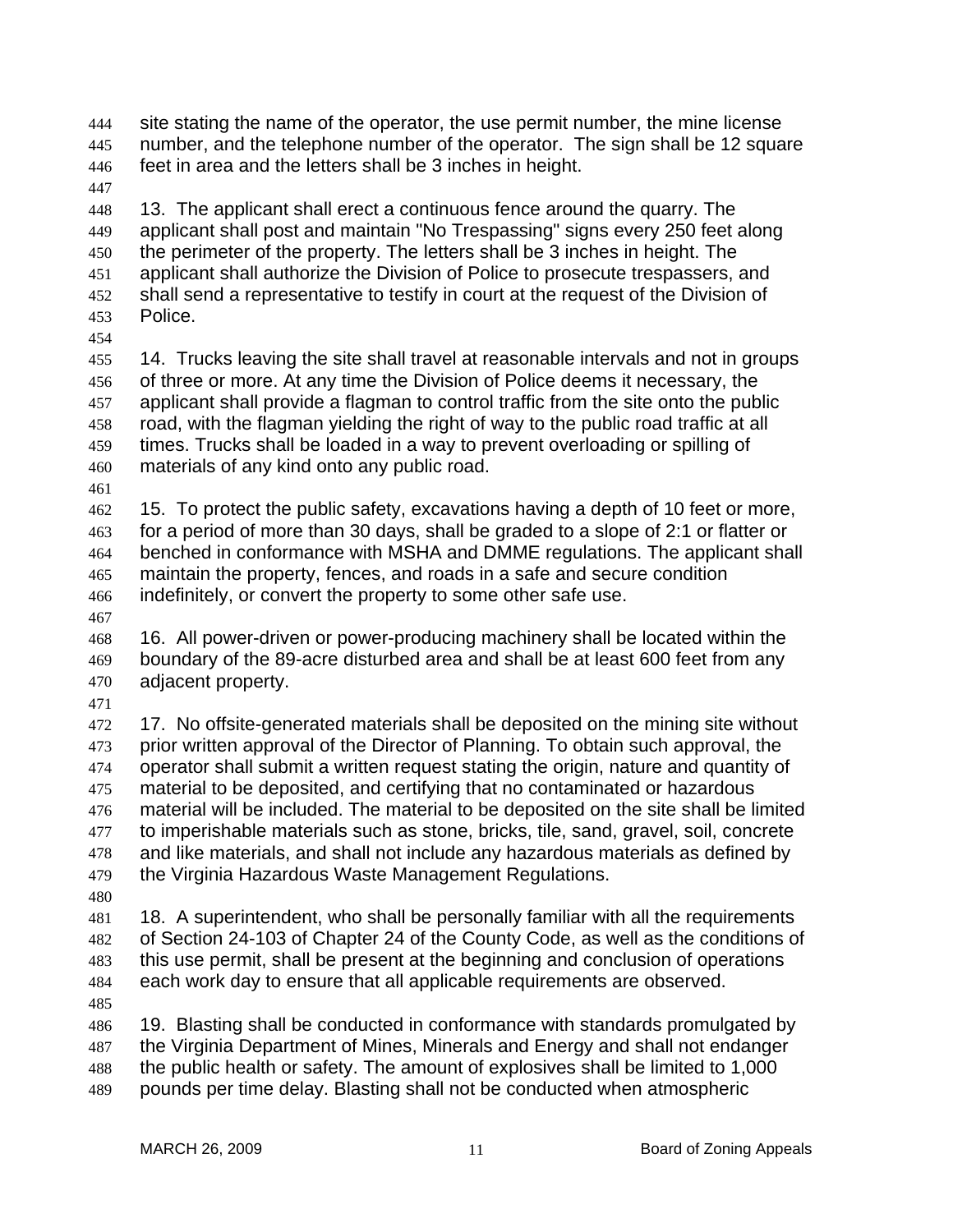| 490<br>491                                                         | conditions would produce undesirable effects. The operator shall submit a record<br>of all blasting to the Planning Department every three months.                                                                                                                                                                                                                                                                                                                                                                                                                                                                                                                                                                         |                                                                                                                                        |  |
|--------------------------------------------------------------------|----------------------------------------------------------------------------------------------------------------------------------------------------------------------------------------------------------------------------------------------------------------------------------------------------------------------------------------------------------------------------------------------------------------------------------------------------------------------------------------------------------------------------------------------------------------------------------------------------------------------------------------------------------------------------------------------------------------------------|----------------------------------------------------------------------------------------------------------------------------------------|--|
| 492<br>493<br>494<br>495<br>496<br>497<br>498<br>499               | 20. A progress report shall be submitted to the Board on or about April 30 of<br>each year. The progress report shall state how much property has been mined<br>to date of the report, how much land is left to be mined, how much rehabilitation<br>has been performed, when and how the remaining amount of land will be<br>rehabilitated, and any other pertinent information about the operation that would<br>be helpful to the Board.                                                                                                                                                                                                                                                                                |                                                                                                                                        |  |
| 500<br>501<br>502<br>503<br>504<br>505<br>506<br>507<br>508<br>509 | 21. [AMENDED] Excavation shall be discontinued by April 30, 2014, and<br>restoration accomplished by not later than April 30, 2015, unless a new permit is<br>granted by the Board of Zoning Appeals. Reclamation of the property shall take<br>place simultaneously with the mining process. All disturbed areas shall be<br>covered with topsoil to a depth of at least 5 inches. The topsoil shall be treated<br>with a mixture of seed, fertilizer, and lime as recommended by the County after<br>soil tests have been provided to the County. Rehabilitation shall not be<br>considered completed until the mined area is covered completely with permanent<br>vegetation or water as shown on the reclamation plan. |                                                                                                                                        |  |
| 510<br>511<br>512<br>513                                           | void this permit.                                                                                                                                                                                                                                                                                                                                                                                                                                                                                                                                                                                                                                                                                                          | 22. Failure to comply with any of the foregoing conditions shall automatically                                                         |  |
| 514<br>515<br>516<br>517                                           | Affirmative:<br>Negative:<br>Absent:                                                                                                                                                                                                                                                                                                                                                                                                                                                                                                                                                                                                                                                                                       | Dwyer, Harris, Nunnally, Witte, Wright<br>5<br>0<br>0                                                                                  |  |
| 518<br>519<br>520<br>521                                           | Mr. Blankinship -<br>motion?                                                                                                                                                                                                                                                                                                                                                                                                                                                                                                                                                                                                                                                                                               | Did you mention the amended conditions in your                                                                                         |  |
| 522<br>523                                                         | Ms. Dwyer -                                                                                                                                                                                                                                                                                                                                                                                                                                                                                                                                                                                                                                                                                                                | No.                                                                                                                                    |  |
| 524<br>525<br>526                                                  | Mr. Blankinship -<br>amended conditions 8 and 21, as stated earlier.                                                                                                                                                                                                                                                                                                                                                                                                                                                                                                                                                                                                                                                       | I'll just mention for the record that included the                                                                                     |  |
| 527<br>528                                                         | Mr. Wright -                                                                                                                                                                                                                                                                                                                                                                                                                                                                                                                                                                                                                                                                                                               | Right.                                                                                                                                 |  |
| 529                                                                | Ms. Dwyer -                                                                                                                                                                                                                                                                                                                                                                                                                                                                                                                                                                                                                                                                                                                | All right, next case.                                                                                                                  |  |
| 530<br>531<br>532<br>533<br>534                                    | <b>UP-024-07</b><br>6301 Hines Road (Parcel 853-692-4325) (Varina).                                                                                                                                                                                                                                                                                                                                                                                                                                                                                                                                                                                                                                                        | <b>MARTHA WAGNER.</b> Hearing concerning compliance<br>with a conditional use permit to operate a private noncommercial riding club at |  |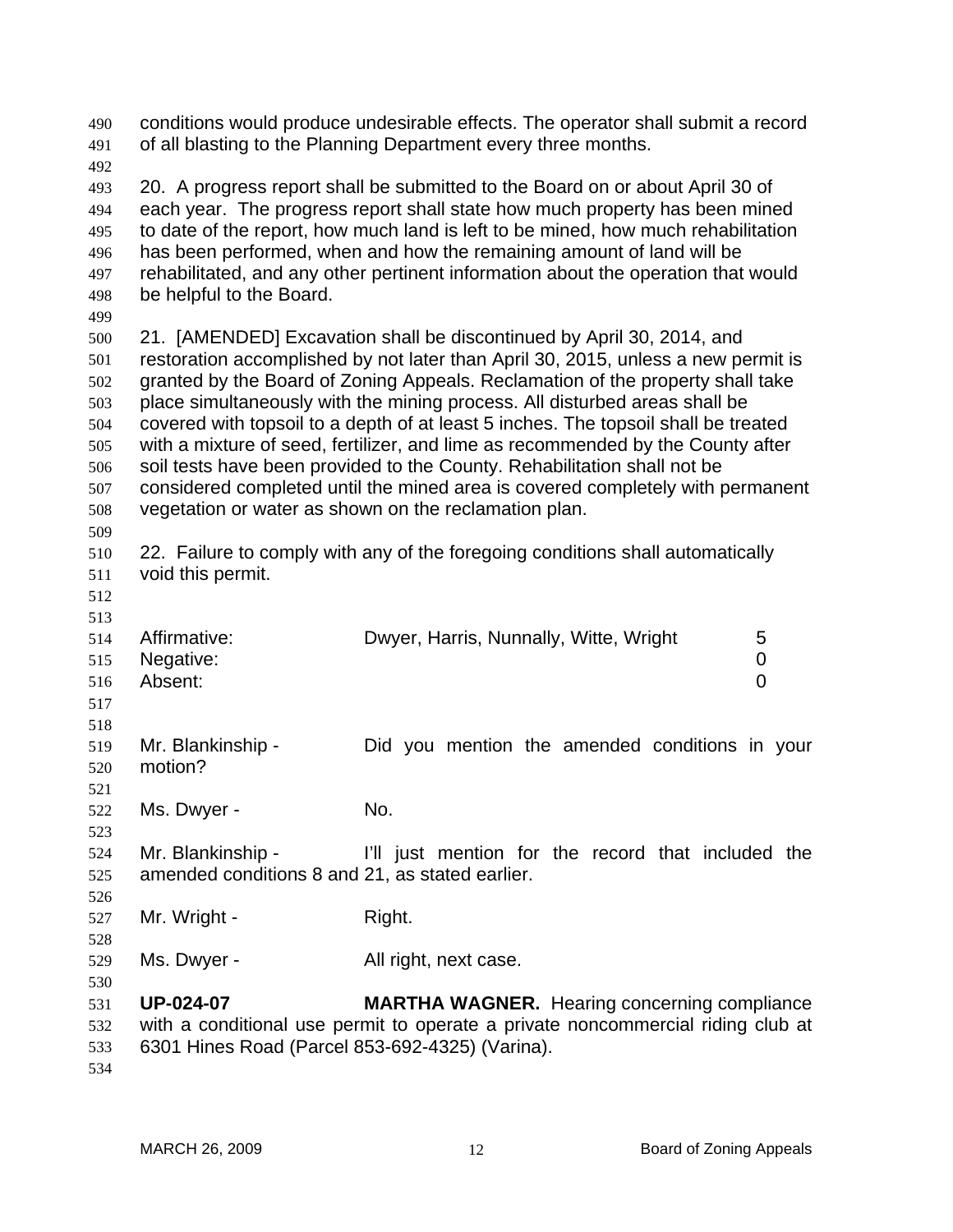Ms. Dwyer - This anyone here to speak to this case? Please stand and raise your right hand to be sworn. If you think you might speak, please stand and raise your hand. 535 536 537

539 540 541 Mr. Blankinship - All raise your right hands, please. Do you swear the testimony you're about to give is the truth and nothing but the truth so help you God?

543 544 545 546 547 548 549 550 Ms. Dwyer - All right. We're going to ask the parties who have brought this to the County's attention alleging that there has been a failure to comply with the conditions of this case to come forward and state their case first. I will also state that we're going to limit each side to ten minutes for their presentation, and that will exclude the time that it takes to ask and answer questions. If the Board asks a question, we will cease timing on that ten-minute time limit, and then when you begin your presentation again, we'll begin the time again.

552 553 554 555 556 557 558 559 560 Mr. Wright - Madam Chairman, I'd like to state that we granted this show cause on one issue and one issue only. The only alleged violation has been that the manure has not been removed every two weeks as required by the conditions of the permit. I suggest to the Chair that any testimony be limited to that one issue. We could get off into the wild beyond and be here until tomorrow if we open it up to that. When I made the motion for the show cause, the only issue was to determine whether or not that one condition had been violated. I don't think we should receive any testimony on anything other than that one issue.

562 563 564 565 Ms. Dwyer - Thank you, Mr. Wright. I agree with that. That is the sole issue before the Board today, whether there has been a failure to comply with one condition. I will read the condition as part of the case. The condition states:

- 567 568 569 570 571 572 573 574 The applicant shall maintain the property so that odors, noise, and other impacts are controlled. Manure shall be stored and disposed of in compliance with the Virginia Department of Agriculture and Consumer Services requirements, and any other applicable standards including the Virginia Agricultural Stewardship Act Guidelines of June 7, 2004. All manure shall be removed from the premises every two weeks, and may be re-deposited only to areas during the growing season and in agronomic rates.
- 575

538

542

551

561

566

576 577 578 579 That is the sole issue before the Board today, whether there's been compliance with that particular condition that was imposed when this use permit was granted. So, we will limit the discussion today and all the presentation materials to that particular issue.

580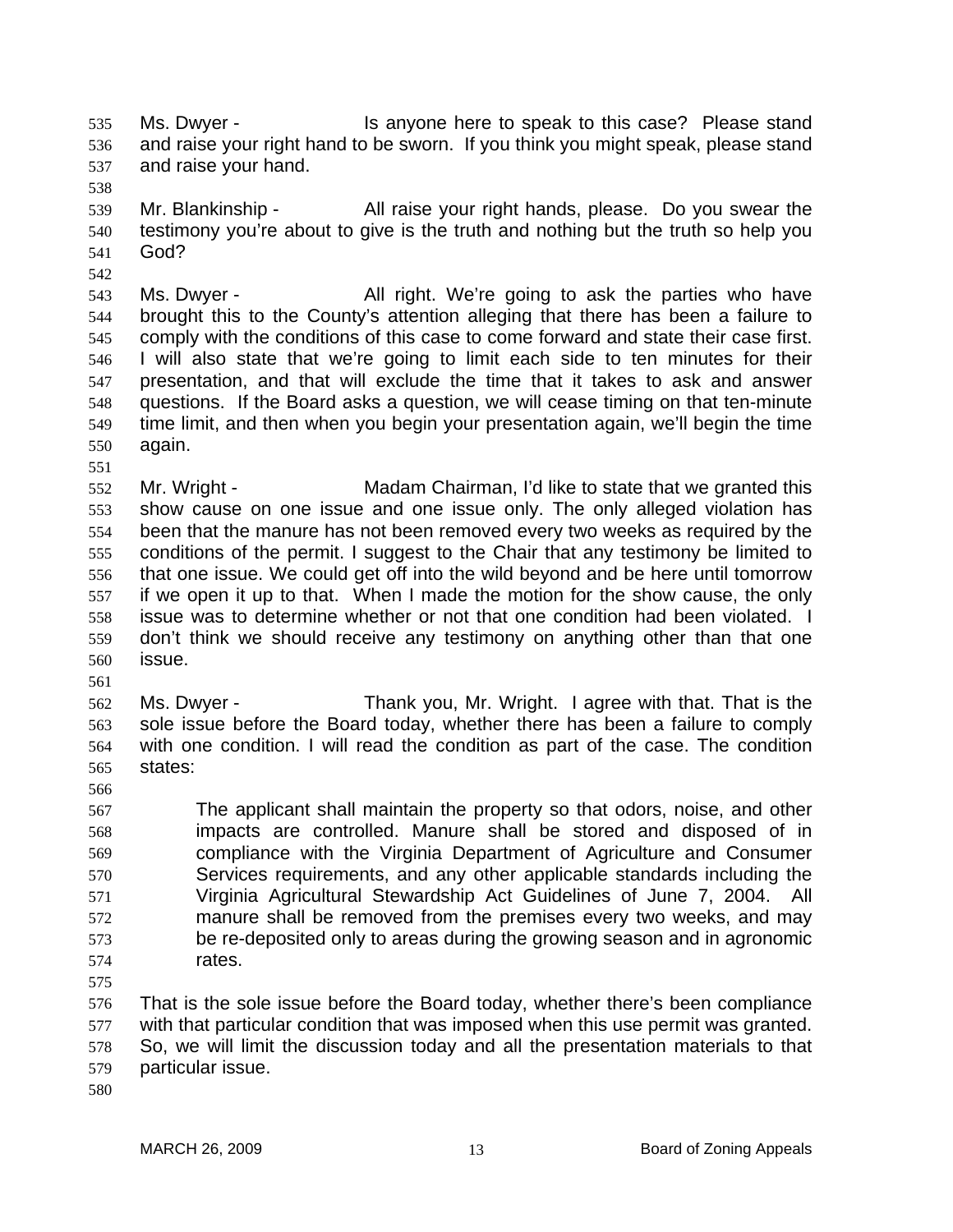581 All right. Please state your case and your name.

583 584 Ms. Akers - My name is Ann Akers. A-k-e-r-s. I request permission to have my video shown.

586 Mr. Blankinship - Do you have that back there?

588 589 Ms. Dwyer - **Do we have that queued up?** Are you beginning the timing, Mr. Blankinship?

591 Mr. Blankinship - Yes ma'am. Does the video count against the time?

592

590

582

585

587

593 Ms. Dwyer - Yes, it does.

594 595 596

LONG PAUSE IN DISCUSSION FOR SHOWING OF MS. AKERS' VIDEO.

597 598 599 600 601 602 603 604 605 606 607 Ms. Akers - Since our entire case is limited to only ten minutes, I'll just basically hand those out to you and be as brief as possible. Basically, we're here not only because we're saying that the Wagner's have not been doing what was required under the permit, but that the County has completely ignored our complaints. Any time we brought the issue to the attention of the County, the bottom-line answer was, "Look, we have nice pictures of piles of manure. That means the manure is being taken off every two weeks like it's supposed to be in its entirety." Pictures don't cut it. We said, "Look, pictures aren't cutting it. In between your coming and taking pictures, these people are out here mowing and chopping, just as we said they did from 2004 to 2007. They've done this nonstop since the permit was issued.

608

609 610 611 612 613 614 615 616 The first page is just basically a summary of what our understanding of the permit requirements were and what led up to is, but I can't talk about it because we are limited on time. The second page is a chronology. We have down here the dates that we saw the blue vacuum system in use. When we would file complaints with the County due to excessive odors, it wasn't just they weren't picking up, there would also be excessive odors to my parents' property. The time periods between pickups, and evidence and time periods that the mowing and chopping were going on, and we would be recording those facts.

617

618 619 620 621 622 623 624 625 626 Statements made by the inspector's supervisor, Mr. Short, that, "Well, even if I saw mowing and chopping, they'd just be cutting grass." There was not grass; it was a drought. You leave all that manure on the ground and all it does is burn up whatever grass is there. You have eight to ten horses on four acres of land. They need to eat grass. You wouldn't be cutting it anyway. Our video was taken the first weekend in January. Obviously, this is winter; there's no grass growing. He also said, "If they are chopping manure, they're merely turning it into dirt." Excuse me, manure does not turn into dirt magically, and that's not in compliance with the permit condition. We even brought up that issue during the original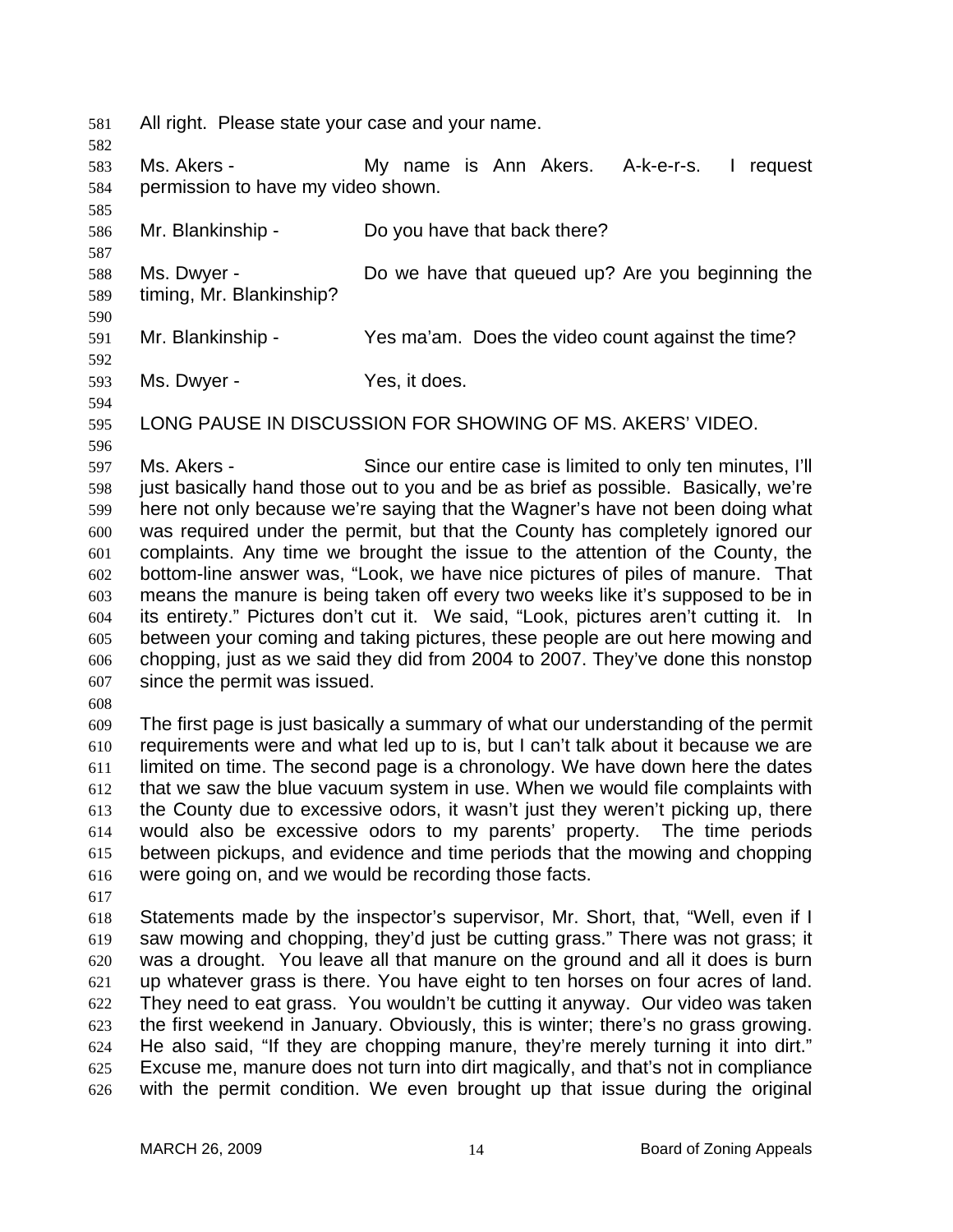hearings, and it was clearly put forth by the Board members. If you go back to the last hearing notes in March of 2008, there was Mr. Kirkland, Ms. Dwyer, and Ms. Harris that were very emphatic—and even Mr. Blankinship was chiming in that this is an operation that's very concentrated, impacting a residential property, that the understanding is clearly they will remove, collect and remove all manure from the entire premises every two weeks completely. Ms. Harris even questioned what do we mean by "all." Statements during that hearing were that "all" means—Mr. Kirkland chimed in that I had presented evidence on the calculations based on Internet research about how much manure is generated by a horse, how much the quantities could be fixed and verified as to how much is being taken off every two weeks. 627 628 629 630 631 632 633 634 635 636 637

638

639 640 641 642 643 644 645 646 647 648 649 650 651 652 653 654 We tried to bring this to the attention of the County repeatedly, and all they would ever do is, "We have pictures. See the manure there? It doesn't look like a whole lot." Well, that's because they were chopping and mowing in between. The only time that we saw evidence, or what we perceived to be evidence of manure actually leaving the site was in early April to May of 2008. After the vacuum was run, we saw Mr. Wagner leave with his pickup truck filled with plastic bags, black plastic bags, and then he would return after work that day and they weren't there anymore. That happened only a couple of times. After that, we never saw any evidence of any manure ever leaving. My father's always there. He never leaves the place unless he's in the hospital, and that was in 2007. We did see once in December—and I have that date down here—and once in January someone come in with a front-end loader and scrape the site, and remove the manure. But this was after repeated complaints, fights, arguing, incessant dealing with the County and being blown off. Basically, the County just told us, "They're in compliance. They're not doing what you say they're doing, and you're harassing these poor people."

655

656 657 658 659 660 661 662 I just wanted to bring to your attention that if you want to talk about harassment, my parents are the ones that feel threatened. There was an e-mail that was sent to us. It was actually started on February 25, 2009, by Ms. Wagner. It specifically named my parents and their address, and encouraged people to write us in favor of them. My parents took this as an opposition. They were actually scared to go to the mailbox because their address was given. They aren't listed in the phonebook; nobody has their address.

663 664 665 666 667 668 669 670 671 672 Ms. Dwyer - The All right, thank you, Ms. Akers, your time is up. Are there any questions? Mr. Wright - The I'd like to ask a question. Ms. Akers - The Absolutely. Mr. Wright - Where do you live?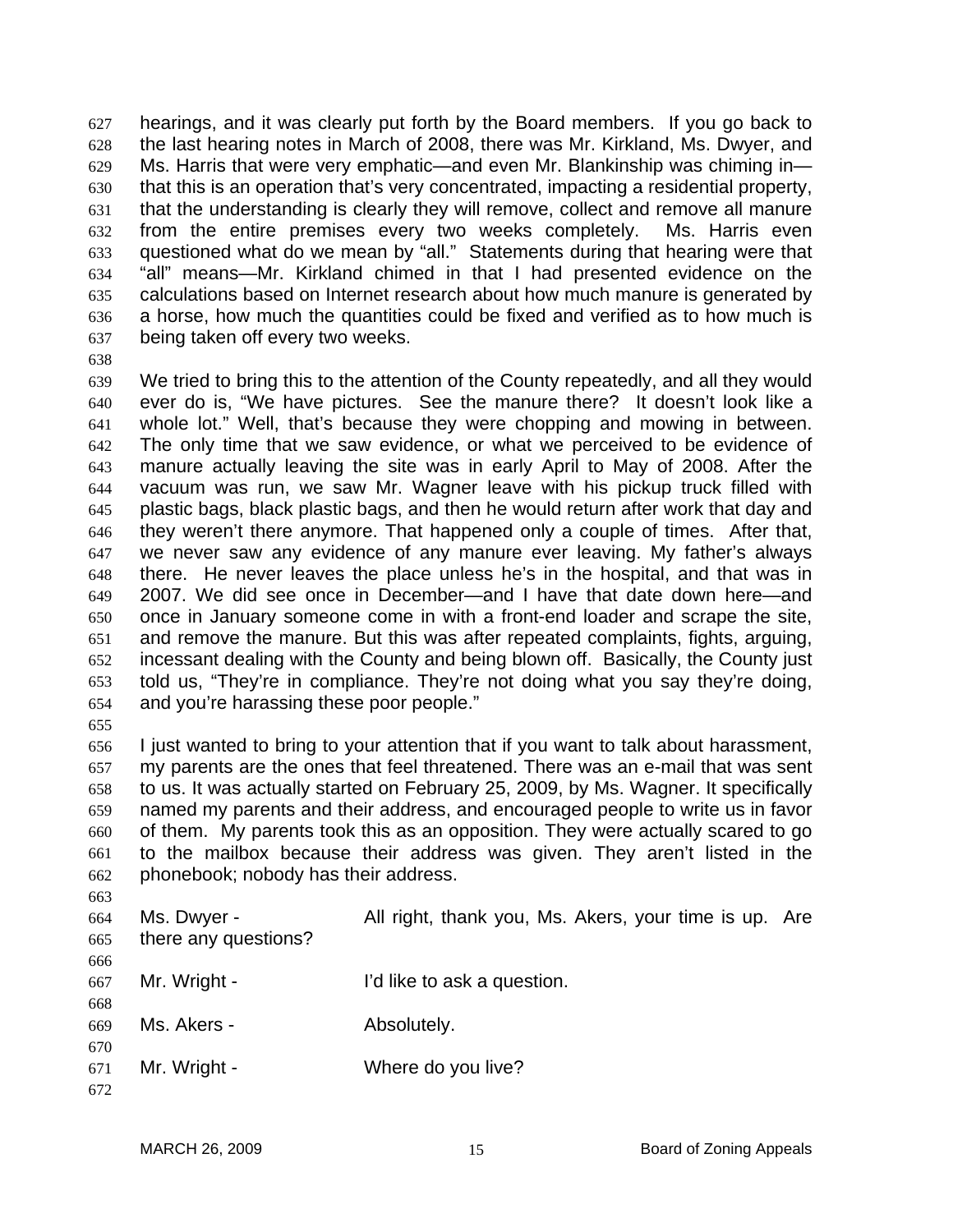Ms. Akers - The Unive over in Short Pump, and I've never professed to live at 6285 Hines Road. My parents are old and ailing. My mother, she has heart disease, high blood pressure, and has suffered multiple heart attacks. This is very stressful for her. My father has osteoarthritis. In 2007, I was at their house almost constantly with my father's multiple joint replacement surgeries, helping them do their chores, cut their grass, helping my dad get around because he couldn't walk. He's on so much pain medication he could virtually kill all the horses that are on that site with the amount of medication he's taking. It's very stressful for them. They were very upset. And when I was there, I witnessed and was impacted by the smell and the odors. And I asked— 673 674 675 676 677 678 679 680 681 682 683 684 685 686 687 688 689 690 691 692 693 694 695 696 697 698 699 700 701 702 703 704 705 706 707 708 709 710 711 712 713 714 715 716 717 718 Mr. Wright - The Saked you a simple question, where did you live. I didn't ask for a full explanation. How often do you go to the site? Now, just get— Ms. Akers - I never go to the Wagner's site. I go— Mr. Wright - I'm talking about to your parents' home. Ms. Akers - Every weekend, every other weekend. Mr. Wright - So, you're not there during the week. Ms. Akers - Sometimes I am, yes, to help him. Mr. Wright - The Most of the time you're not there during the week. Ms. Akers - Most of the time I'm there weekends. And during the week, my parents are there. My father never leaves the site except, like I said, if he's in the hospital or at the doctor's office. Mr. Wright - That's all I wanted to know. Ms. Dwyer - The Any other questions for either of the speakers this morning? Ms. Harris - I do have a question. The video taping takes place only when you observe or your parents observed something is going on in that area, or do you keep the camera set up? Ms. Akers - No. They didn't even tape at all. Because the County kept saying, "Oh, it's not happening, what they're saying is happening. We don't believe you that it's happening," I finally advised my parents, I said look, why don't you tape—We couldn't afford to hire a private investigator, and I even sent an e-mail to the County, is that was it takes, do we have to do that. So, I advised my mother, I said a picture tells a thousand words. Why don't you videotape them the next time that you see it occurring. She did set up her camera in her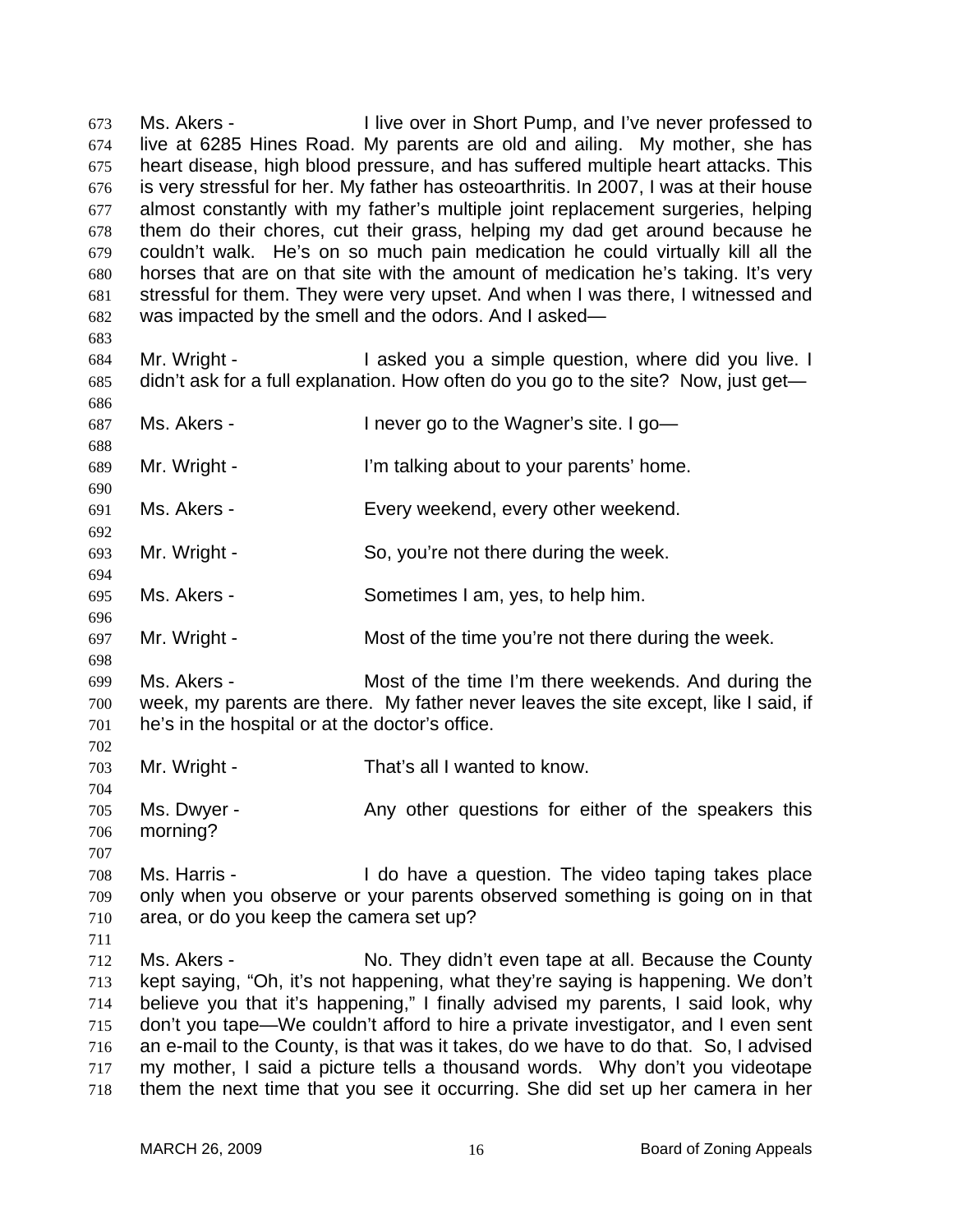Florida room, which is on the back where they have breakfast every day. And she did tape them one time. I think she tried to tape them another time, but she turned on the record button and didn't realize you had to hit another red button to get it to actually record. It was only made so that we could show the County we weren't lying; this is going on constantly. And we did not commit any crime, as was alleged. There is no line of site trespass in the State of Virginia. They were on their property when they took this video. In fact, if they wanted to, they could post cameras along their borders, the shared border and take 24/7, 365 days a year. There's nothing illegal in that. 719 720 721 722 723 724 725 726 727 728 729 730 731 732 733 734 735 736 737 738 739 740 741 742 743 744 745 746 747 748 749 750 751 752 753 754 755 756 757 758 759 760 761 762 763 764 Ms. Harris - Okay, let me stop you. The question was is the camera 24/7, or is it just for the occasions that you observe. I understand your answer— Ms. Akers - We did not do it for the occasions that were observed. We have multiple occasions that were observed, and those dates are in the chronology. It was one time that we took the video. Ms. Harris - One occasion. That's what I need. Ms. Dwyer - That was in December? Ms. Akers - The Mexican external it was right after the New Year. During the winter break, there was a young boy on the site. I think he was off. She taped the date. I told her to tape the date on the video itself, but she forgot again to push record, and she doesn't zoom in. She didn't really know how to use it that well. But, basically, it was the first weekend in January, right after the New Year. Ms. Harris - The How many feet is your property, your mother's property from the pasture of horses? Ms. Akers - I don't think we ever measured it. I think in the last hearing, Mr. Blankinship said it was something like 250 feet. That's an estimate. Ms. Dwyer - In your chronology, you note that you have observed the machine collecting manure from the pasture on several occasions—in April, June, August, September, and December. By that, you mean the vacuum machine that is supposed to collect the manure from the fields. Ms. Akers - Yes. We did not see that in December. In December, it was a front-end loader. Those were the dates that we saw the vacuum in use. It's actually more than just seeing it; you can actually hear it when it's running. So, you know when it's out there. Ms. Dwyer - Your contention is that because of the noise that you would have been aware had there been other uses.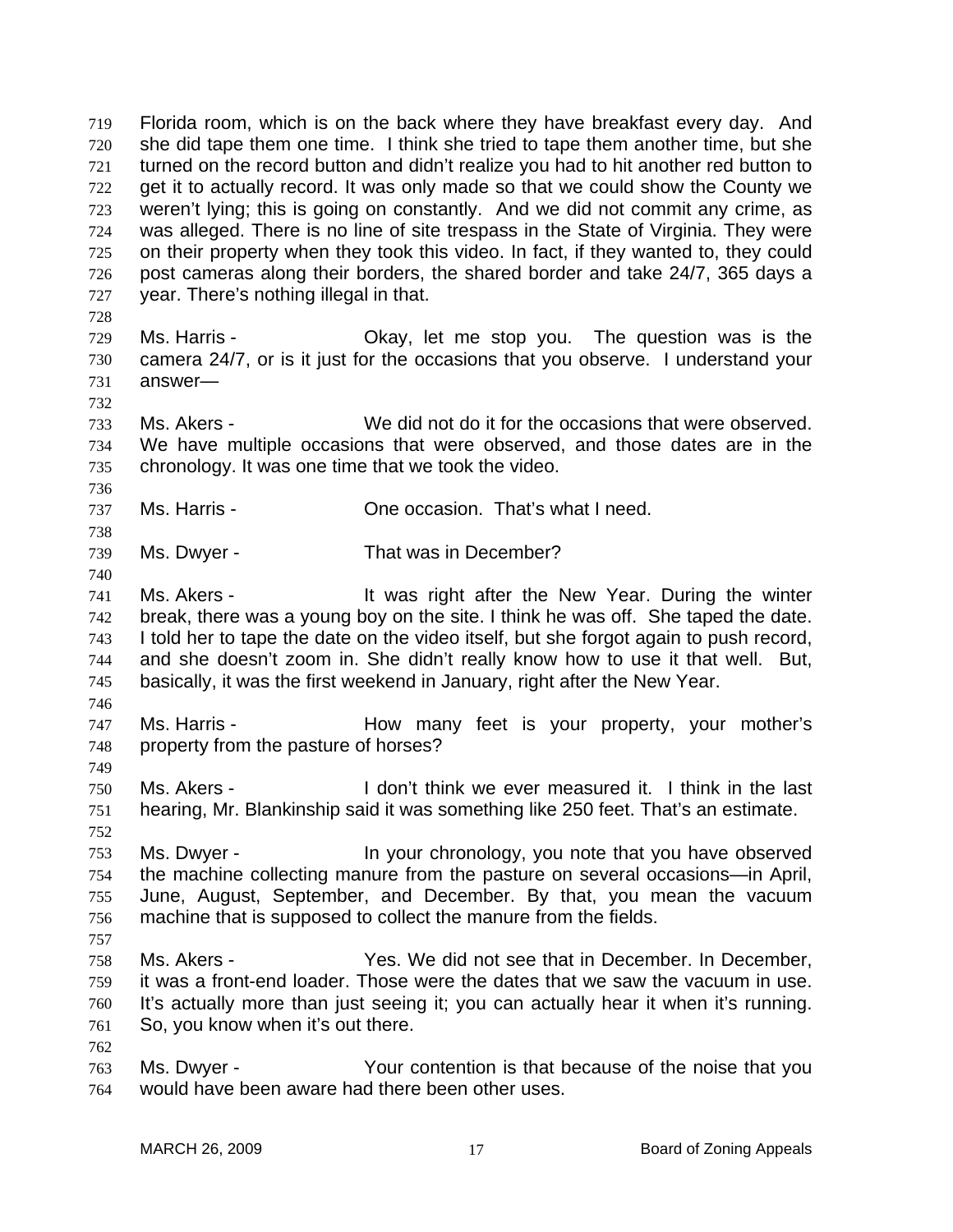766 767 768 769 770 771 772 773 774 775 776 777 778 779 780 781 782 783 784 785 786 787 788 789 790 791 792 793 794 795 796 797 798 799 800 801 802 803 804 805 806 807 808 Ms. Akers - Well, that and also because of the excessive odors. My parents were watching and vigilant 24/7 to see if anyone was out there taking care of the manure because they were complaining to the County, and the County just said, "Oh, no, there are no problems." And they're sitting there smelling it. Ms. Dwyer - So, someone is at the window observing their neighbors 24/7. Ms. Akers - No, they live there 24/7. They live there. My father is always there. He's picking up sticks, he's cutting up trees, he's banging on something in the garage. They live there. They're there 24 hours a day. My mom leaves once in a while to go to the grocery store; my father hardly ever leaves. Ms. Dwyer - Any other questions of Ms. Akers? You have used your time. Ms. Akers - **[Off mike – inaudible.]** Ms. Dwyer - Ma'am. Unless there is some need for rebuttal. All right? H.I.S. Riding Club, representative. You also have ten minutes. Mr. Axselle - Thank you. Madam Chairman, members of the Board, my name is Bill Axselle—A-x-s-e-l-l-e. I'm an attorney working on a pro bono basis for the Wagner's and Horses in Service. I will comply with the admonishment that we limit our testimony to the issue before us, as you're aware of the good work that Horses in Service does otherwise. I would ask to be placed into the record the material of March 26, 2009, that I [unintelligible] to you, and make that part of the record. I'll walk you through that and summarize it rather than reading everything verbatim. First, I'll call your attention to Tab 1. Tab 1 is basically a letter from Mr. Blankinship stating that the Planning Department has investigated the site and found the Wagner's are in compliance. Another is a letter from Joe Emerson, who is the Director of Planning, to the Akers. He makes a couple of points that I excerpt. "Since the use permit was approved"—and I will tell you that was March of 2008—"staff has visited the site every two weeks and documented the manure removal," etcetera. They conclude that based on those visits, the staff has confirmed that no odors were present other than those normally associated with agricultural land, and the manure in the fields was not out of the ordinary. That's the County's Director of Planning. In the second paragraph, he basically says that during a two-week period, specified therein, they had the inspector visit three times, and they basically concluded that the manure is being removed from the

809 810 site every two weeks. So, they are the formal reports on this matter by Mr. Blankinship and Mr. Emerson. There are some pictures that follow behind that.

765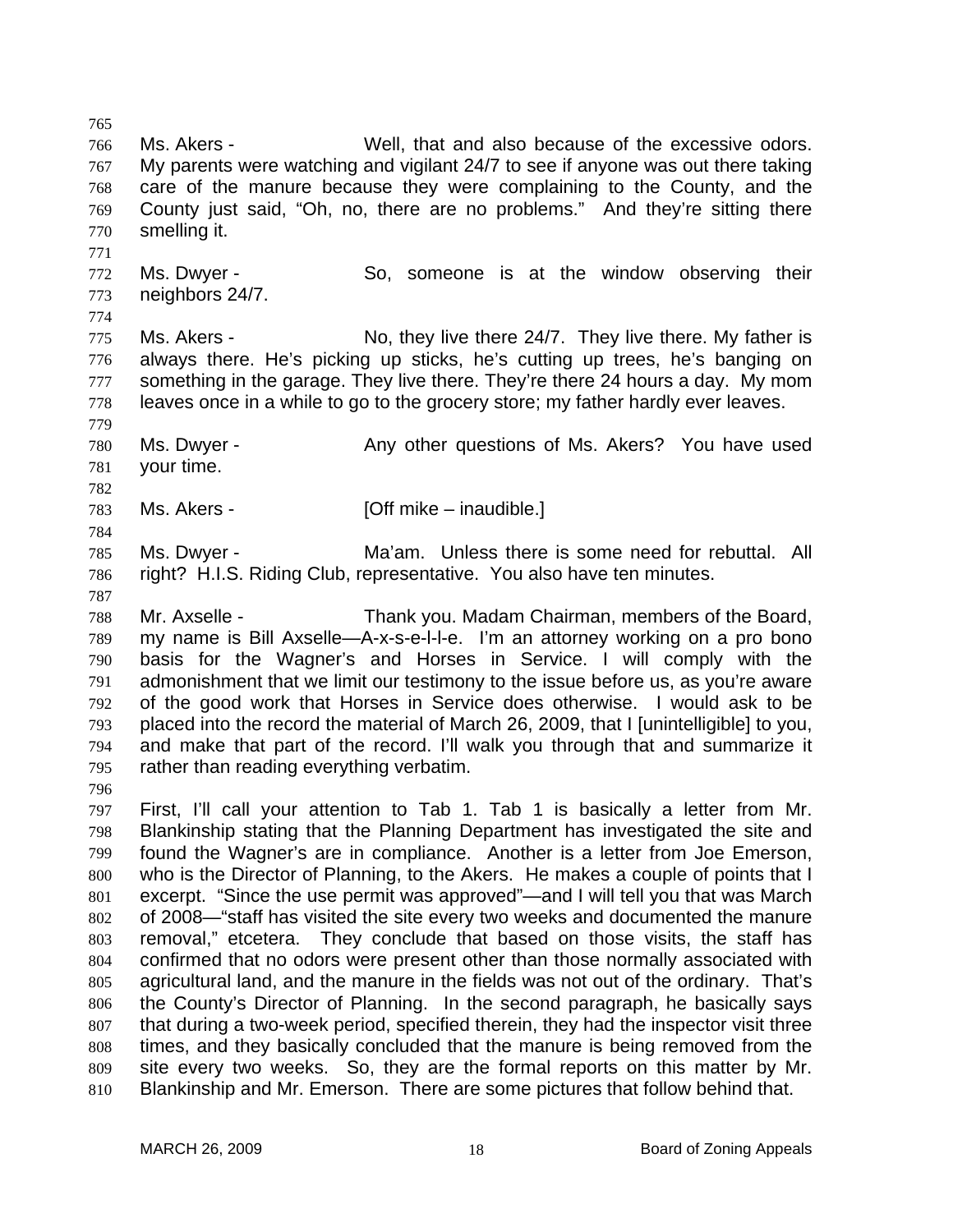812 813 814 815 816 817 818 819 820 821 Now let me call your attention to Tab 2, which is prepared, if you will, from the inspection reports by the County. Mr. Jerry Peay, I think he's had the pleasure of making these visits. He has been visiting the site every two weeks, according to the previous documented records, since May of 2008. He visited, I believe from the records, different times. You will see that I have taken verbatim from his reports certain conclusions, and each of these conclusions is that no odor detected, no odor detected, no odor detected. One says no [unintelligible] observed. So, the inspector who has gone out, who is independent, obviously, of either of these participants in this matter, has confirmed that no odor has been detected.

822

811

823 824 825 826 827 828 829 830 831 832 833 834 I have three excerpts from a number of favorable community letters. I've excerpted only those parts that deal with the issue before us. The riding rinks were clean of manure and other debris. Volunteers often pick up the manure from riding areas in between sessions. Another one says no overwhelming odor to speak of. A lady, Sue Ellen Hargin, talks about, "I've never smelled any manure or urine odor there other then when I muck stalls, which I do each day of lessons. I've never had anyone—rider, parent, volunteer staff—complain about manure or urine odor." Then there are a number of others, which I won't go through. But they all have the same basic thread. The last one that I tabbed says, "Please also note I visit the property weekly with my four young children, and always find the property extremely well kept. We never experience odor or have issue with unsightly manure."

835

836 837 838 839 840 841 842 843 844 845 846 847 848 849 850 851 Tab 4 is a series of pictures that the Wagner's have put together that shows what they do there. Let me just briefly tell you. And we have—and they've been sworn—Mr. and Mrs. Wagner, Kenny Cochran, and Mr. Harlow that can answer specific questions. In the riding area and the stable area, the manure is removed in this fashion. Before and after each session, the students, the volunteers, the [unintelligible] director remove the manure. They pick it up with a fork-type device and put it in the manure pile. The same thing is done for the people [unintelligible] also do that in the area where the barn is. And the fields or the pastures are done in two ways. Sometimes it's done by hand with a fork and taken to a manure pile. They've also purchased at a cost of \$4300, a manure vacuum that they use regularly to pick that up. The manure vacuum was paid with money from a special fundraising effort they had. It takes a fairly considerable amount of time. They then take that to the manure pile, and Kenny Cochran and others—and Kenny's here and his sworn affidavit is in there—he has removed the manure from there every two weeks during the time. I think Mr. Wagner can speak to that.

852

853 854 855 856 I think the video that you saw was not of chopping of manure. They put hay out on the ground. They feed the horses with grass that grows, but certain times of the year the grass is not there so they put hay out there. If the hay is not all eaten, which is frequently the case, then they chop up the hay and spread it out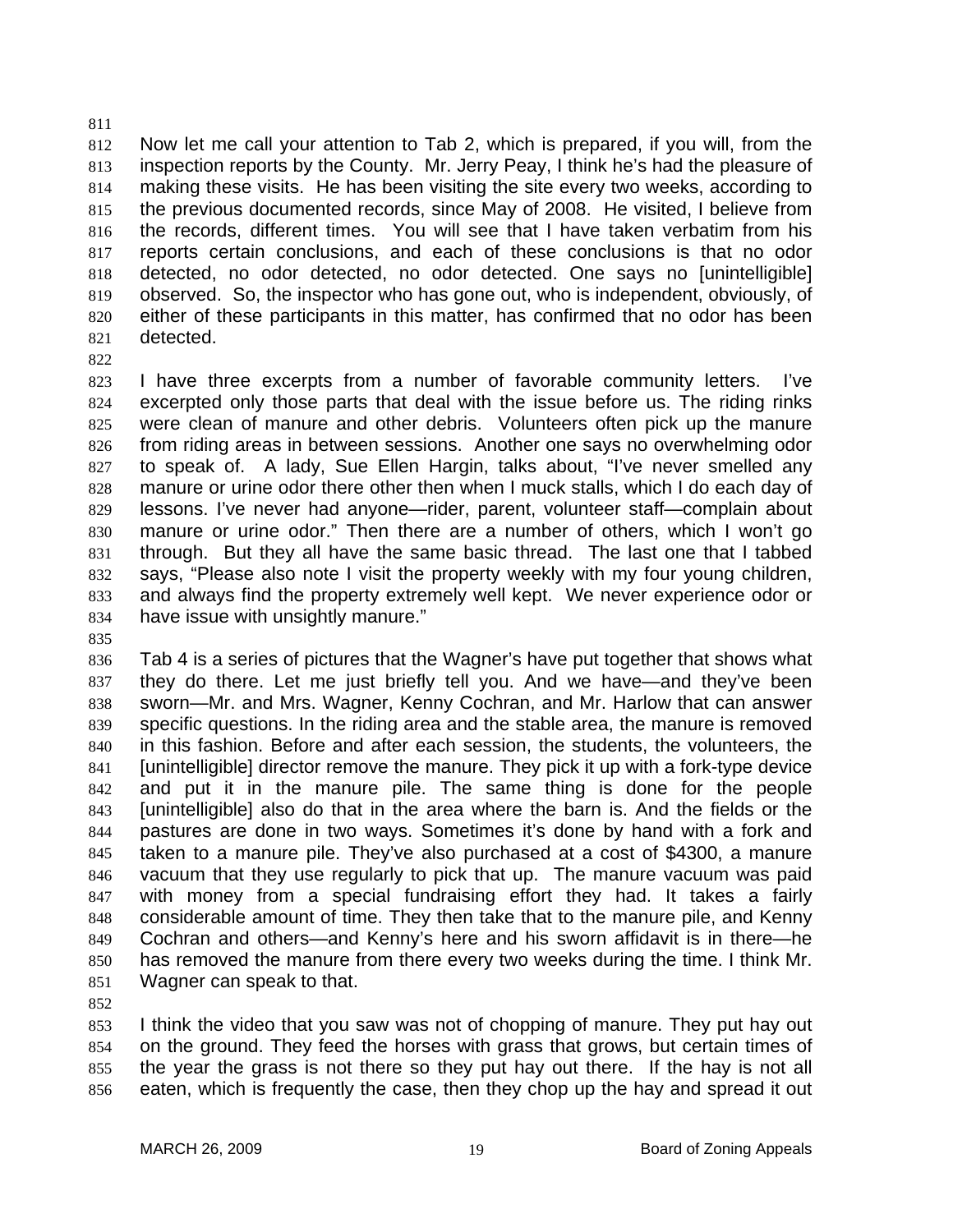because if the hay lies there, it will prevent the sun, the water and other things from coming in. The pictures show how that is done. They are available and I tendered them to you at the appropriate time when there were questions that you've had. 857 858 859 860

861

862 863 864 865 866 867 868 869 Under Tab 5 is a document that we put together that has people who have visited there recently. They say that they're frequent visits. And I quote, "There is no odor from the smell of manure at the property. There is no foul or offensive smell on the site associated with manure. It's obvious from my frequent visits that the manure is being removed regularly." To attest that this is accurate, they put their names, they put their addresses, and some put their phone numbers. As you can see, that is approximately 80 people, and they've all taken place in the last month or so.

871 872 873 874 Tab 6, if you will, is the affidavits of Kenny Cochran, Jack Harlow, Ted Wagner, Martha Wagner—and they're all here and can testify—as well as a young man, Mr. Morris, who is a 16 year old in school. We did not ask that he come today. They all say under oath that the manure is removed every two weeks.

876 877 Tab 7 shows the proximity, or actually the lack of proximity of the Akers' property to this area.

878

882

875

870

879 880 881 It is a new world with electronics. Tab 8 shows an e-mail that was sent out, and we've had people, if they were wiling to do so, to send back an e-mail with their name and address concurring with this statement.

883 884 885 886 887 888 889 890 I've visited the Fox Chase Farm on one or more occasions, did not detect any offensive odor associated with manure. From my personal observation, it is properly and responsibly maintained and neatly kept. It is a comfortable, welcoming, inviting environment for members of the public, riding families, [unintelligible], and volunteers. It appears that the manure is removed on a regular basis because the property is well kept and maintained. There is no offensive odor developing from the manure on the property.

891

892 893 894 895 896 897 898 899 900 901 902 Again, we have all of these e-mails; I will give them to Mr. Blankinship. This is about 60 people or 80 people—60 people. There may be an overlap between the 60 and 80. Nevertheless, these people have all authorized us to present to you present to you their concurrence with [unintelligible]. I've highlighted only four because I think, like I said, the whole group I have available for Mr. Blankinship. The first one who concurred with that, the person [unintelligible], is Darrell Marshall. Mr. Marshall is with the Virginia Department of Agriculture and Consumer Services. He's the agriculture stewardship coordinator who worked on this property. He's indicated his concurrence. Another is a lady who works with Henrico Area Mental Health and Retardation Services. Another is a lady who worked with the Richmond Mental Health. Another is a lady who is a school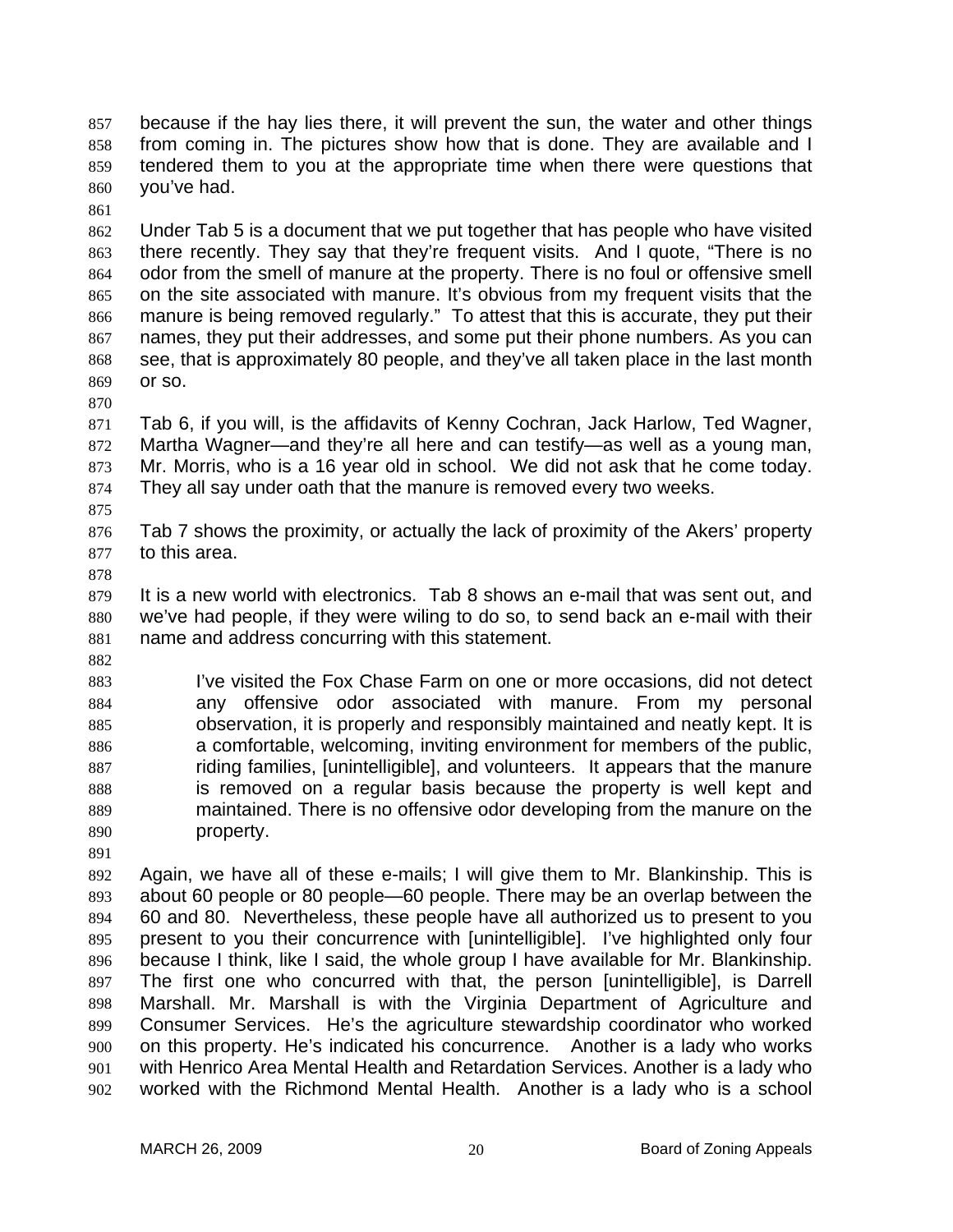teacher. And then this was an individual that's fairly consistent with this. One of them says, "Good luck. We love Horses in Service and has helped Brett in many ways," obviously referring to her son. 903 904 905 906 907 908 909 910 911 912 913 914 915 916 917 918 919 920 921 922 923 924 925 926 927 928 929 930 931 932 933 934 935 936 937 938 939 940 941 942 943 944 945 946 947 948 All the documents are there. All of them say the manure, there is no odor, the manure appears to be removed. And then we have four affidavits saying, five affidavits saying it is removed on a weekly basis—excuse me, every two weeks. Thank you. Ms. Dwyer - Thank you, Mr. Axselle. I believe we did receive quite a number of e-mails in our packet this morning. Are these the ones that you're speaking of? Mr. Axselle - They are the original batch. There are more. I've given an entire batch, the whole thing to Mr. Blankinship because we've had more than one [unintelligible]. On March  $19<sup>th</sup>$ , I'm sorry. We went in a partial report with the note that it would supplemented. So, March  $26<sup>th</sup>$  is the complete report. Ms. Dwyer - We received, just for the record, two packets. One is a series of e-mails from the Wagner's, and those who are challenging this particular condition. And we also received quite a few e-mails from those who— Mr. Axselle - Think they are what staff prepared, a staff report to you of what they received. Mine are different, if you will. Mine came through either an investigation of the staff documents, or what was in the staff file is probably a better way of saying it, of things that we put together that we thought you'd [unintelligible]. Ms. Dwyer - Any questions of Mr. Axselle? Mr. Witte - Mr. Axselle, your explanation for the mowers backing up and cutting was the piles of uneaten hay that they were dispersing. Is that what I understood? Mr. Axselle - Yes sir. If I may get Mr. Wagner to answer that more clearly. That was the way it has been explained to me. Ms. Dwyer - All right. Mr. Axselle - They've indicated they vacuum to get the manure up, they do it by hand. But the hay, if you've ever been on a farm, especially certain times of the year you feed them by hay. The horses eat the hay; not all of it. If you leave it and let it lie out there, it becomes a mat that prevents the water and the sun getting to the underlying ground. So, they do, in fact, cut that up and spread it out.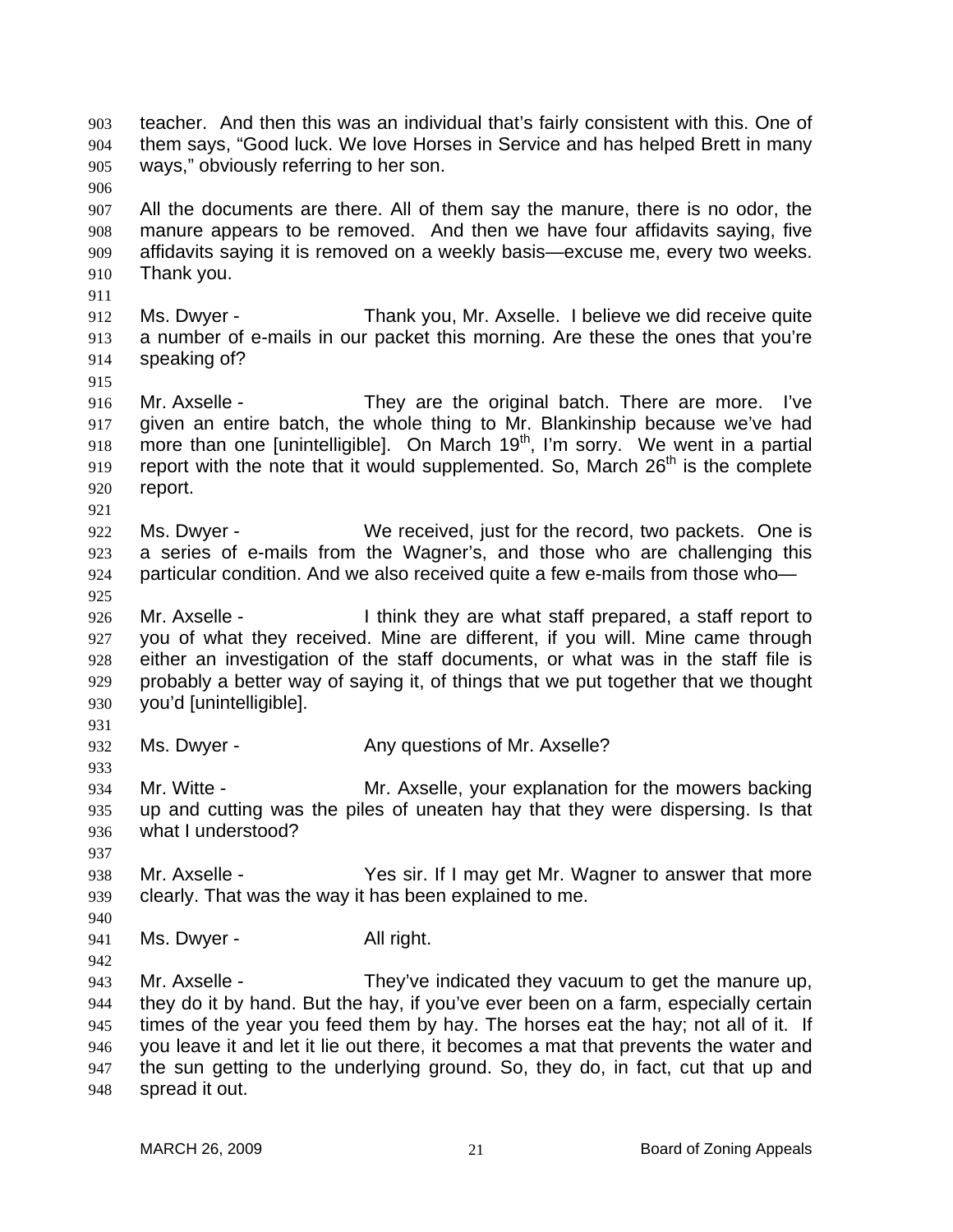| 949        |                                                                                                                                                                       |                                                                                     |
|------------|-----------------------------------------------------------------------------------------------------------------------------------------------------------------------|-------------------------------------------------------------------------------------|
| 950        | Mr. Witte -                                                                                                                                                           | That's fine. Thank you.                                                             |
| 951        |                                                                                                                                                                       |                                                                                     |
| 952        | Ms. Dwyer -                                                                                                                                                           | Would you like to hear from Mr. Wagner?                                             |
| 953        |                                                                                                                                                                       |                                                                                     |
| 954        | Mr. Witte -                                                                                                                                                           | Sure. That explained it, but if Mr. Wagner has                                      |
| 955        | anything to add that's different.                                                                                                                                     |                                                                                     |
| 956        |                                                                                                                                                                       |                                                                                     |
| 957        | Ms. Dwyer -                                                                                                                                                           | You need to come to the podium, sir.                                                |
| 958        |                                                                                                                                                                       |                                                                                     |
| 959        | Mr. Witte -                                                                                                                                                           | Come to the podium, please.                                                         |
| 960        |                                                                                                                                                                       |                                                                                     |
| 961        | Ms. Dwyer -                                                                                                                                                           | And state your name.                                                                |
| 962        |                                                                                                                                                                       | Charles Wagner. As far as pulling forward and                                       |
| 963        | Mr. Wagner -                                                                                                                                                          | backing up, I couldn't make much out of the video myself. I didn't see anything.    |
| 964<br>965 |                                                                                                                                                                       | Most of the time, I didn't even see the mower. But when you're cutting anything, if |
| 966        |                                                                                                                                                                       | you ever mulched leaves or run over anything, it catches on the deck. Eventually,   |
| 967        |                                                                                                                                                                       |                                                                                     |
| 968        | your front wheels ride up off the ground. Manure wouldn't do that manure would<br>break up and disperse from the deck hitting it. The reason for backing up and       |                                                                                     |
| 969        |                                                                                                                                                                       |                                                                                     |
| 970        | pulling forward, backing up and pulling forward is to break the hay up enough<br>that you can get it under the deck so that it will chop it up. It blows it over onto |                                                                                     |
| 971        |                                                                                                                                                                       | the—much like you do on a job site where you [unintelligible].                      |
| 972        |                                                                                                                                                                       |                                                                                     |
| 973        | Mr. Witte -                                                                                                                                                           | Okay.                                                                               |
| 974        |                                                                                                                                                                       |                                                                                     |
| 975        | Mr. Wagner -                                                                                                                                                          | The part that's left is generally the straw from the hay.                           |
| 976        |                                                                                                                                                                       |                                                                                     |
| 977        | Mr. Witte -                                                                                                                                                           | Okay, thank you.                                                                    |
| 978        |                                                                                                                                                                       |                                                                                     |
| 979        | Ms. Dwyer -                                                                                                                                                           | Any other questions by members of the Board for Mr.                                 |
| 980        | Axselle? I would like to hear from the inspector.                                                                                                                     |                                                                                     |
| 981        |                                                                                                                                                                       |                                                                                     |
| 982        | Mr. Peay -                                                                                                                                                            | My name is Jerry Peay—P-e-a-y. I'm the Zoning                                       |
| 983        |                                                                                                                                                                       | Inspector, and I was the inspector for the use permit [unintelligible] at the       |
| 984        | Wagner's property.                                                                                                                                                    |                                                                                     |
| 985        |                                                                                                                                                                       |                                                                                     |
| 986        | Mr. Witte -                                                                                                                                                           | Were you sworn in at the beginning?                                                 |
| 987        |                                                                                                                                                                       |                                                                                     |
| 988        | Mr. Peay -                                                                                                                                                            | Yes, I was.                                                                         |
| 989        |                                                                                                                                                                       |                                                                                     |
| 990        | Mr. Witte -                                                                                                                                                           | Okay, thank you.                                                                    |
| 991        |                                                                                                                                                                       |                                                                                     |
| 992        | Ms. Dwyer -                                                                                                                                                           | We have a document here that's part of Horses in                                    |
| 993        |                                                                                                                                                                       | Service's presentation that lists inspections. Have you seen that document?         |
| 994        |                                                                                                                                                                       |                                                                                     |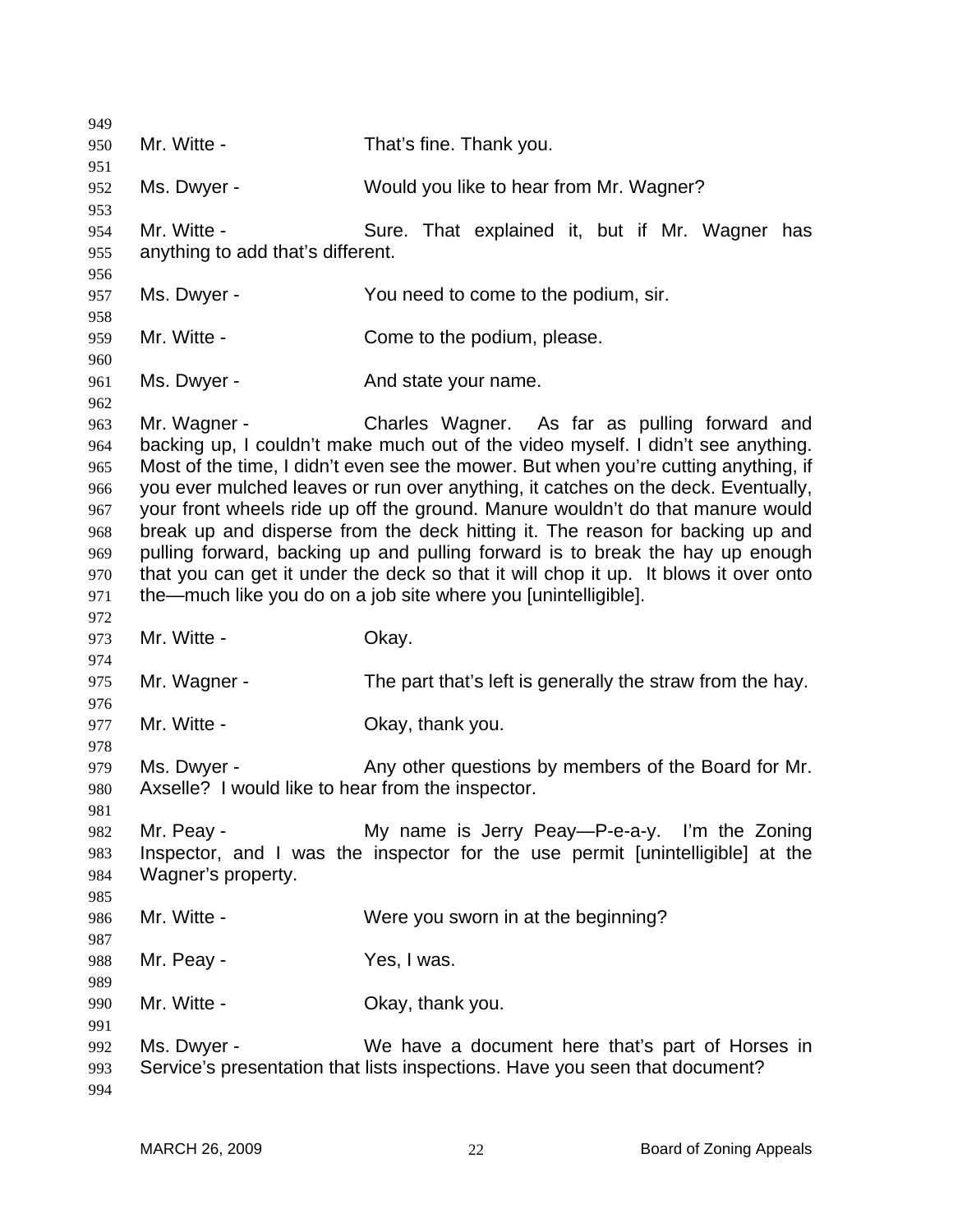995 Mr. Peay - No, I haven't. 996 997 998 999 1000 1001 1002 1003 1004 1005 1006 1007 1008 1009 1010 1011 1012 1013 1014 1015 1016 1017 1018 1019 1020 1021 1022 1023 1024 1025 1026 1027 1028 1029 1030 1031 1032 1033 1034 1035 1036 1037 1038 1039 1040 Ms. Dwyer - I wonder if you could just look at that. That would be Tab #2, and it lists inspection dates, the summary, I believe of your various inspections. This reflects accurately the inspection dates, the dates that you went onto the premises? Mr. Peay - The Mes. Ms. Dwyer - The And you detected no odors on those days. Mr. Peay - No, not at any time. I've put those in my report, and these coincide with my report that I had given to my supervisor, Mr. Blankinship. Ms. Dwyer - When you inspected the site, what did you do, did you actually go on the property, did you go around where the barns are, or did you— Tell me exactly what you did. Mr. Peay - Okay. I entered the property and there's a barn. You have to go through the barn in order to get to the stockpile. I passed through the barn and took pictures from about 20 feet from the stockpile. So, I was right there. If there was any odor, I definitely would have detected something. Ms. Dwyer - By stockpile, you mean the pile of manure that was placed there before it could be removed. Mr. Peay - Yes. It's all there on the reports as far as the pictures that I shared with my supervisor. Ms. Dwyer - We have some of your pictures; I just wanted to hear from you. Mr. Peay - The Mes. Ms. Dwyer - So, did you notice that the pile, the stockpile, did it increase in size or did it appear that it was, that the manure was being removed methodically? Mr. Peav - Sometimes it increased and sometimes it was decreased. You can tell from the size of the stockpile something had to be removed. Ms. Dwyer - So, in your opinion, based on what you've observed from being on the property, manure was being removed on a regular basis. Mr. Peay - The Yes.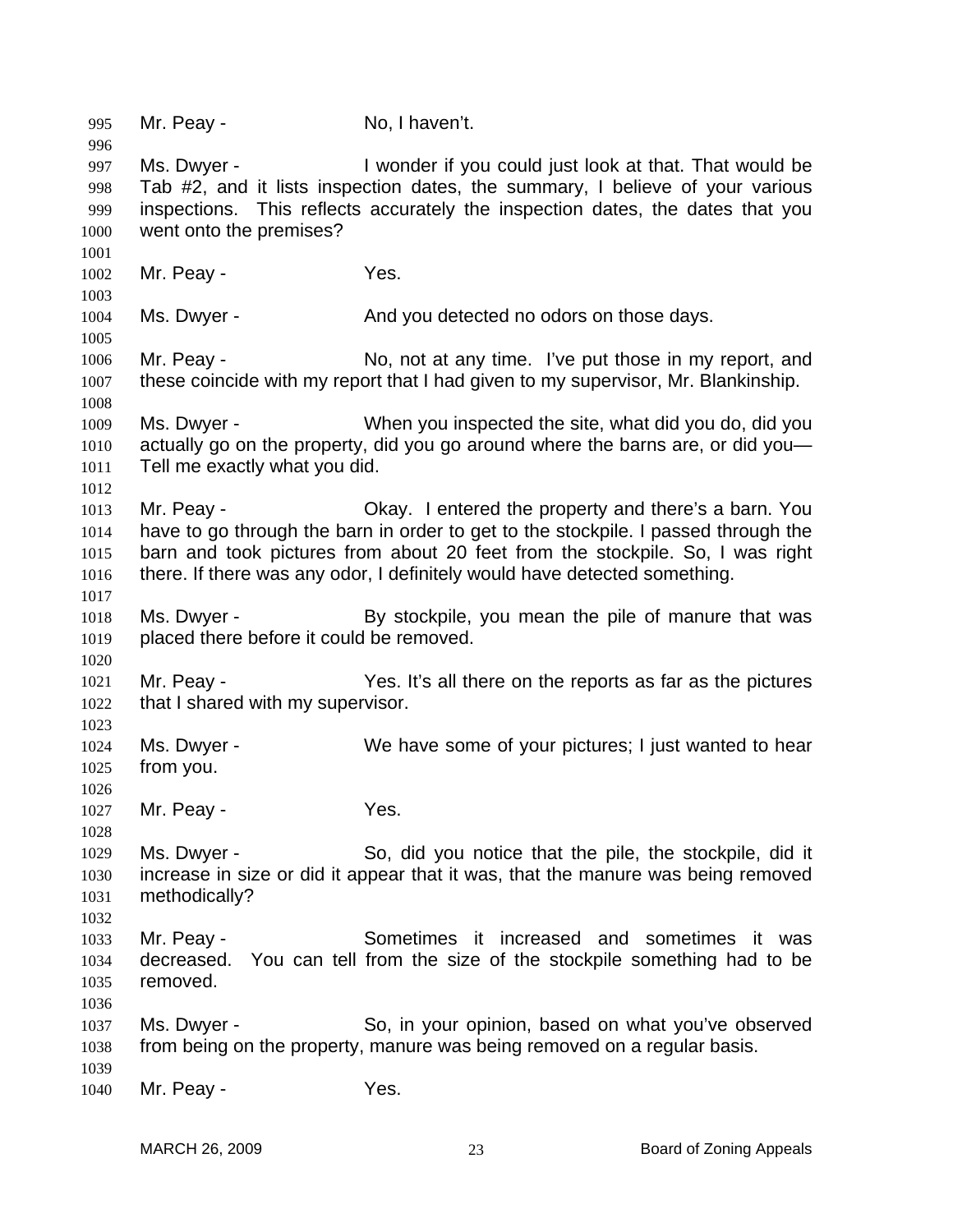| 1041         |                                              |                                                                                 |  |
|--------------|----------------------------------------------|---------------------------------------------------------------------------------|--|
| 1042         | Ms. Dwyer -                                  | Any other questions by Board members?                                           |  |
| 1043         |                                              |                                                                                 |  |
| 1044         | Ms. Harris -                                 | How tall is the stockpile, how many feet?                                       |  |
| 1045         |                                              |                                                                                 |  |
| 1046         | Mr. Peay -                                   | As far as height is concerned? I would say maybe                                |  |
| 1047         | sometimes a maximum of maybe two feet or so. |                                                                                 |  |
| 1048         |                                              |                                                                                 |  |
| 1049         | Ms. Harris -                                 | And you're saying that no odor comes from that?                                 |  |
| 1050         |                                              |                                                                                 |  |
| 1051         | Mr. Peay -                                   | No.                                                                             |  |
| 1052         |                                              |                                                                                 |  |
| 1053         | Ms. Harris -                                 | Did you notice that there's a cattle farm nearby?                               |  |
| 1054         |                                              | Cattle?                                                                         |  |
| 1055         | Mr. Peay -                                   |                                                                                 |  |
| 1056<br>1057 | Ms. Harris -                                 | Cattle. Cows. They have cows and pastures.                                      |  |
| 1058         |                                              |                                                                                 |  |
| 1059         | Mr. Peay -                                   | No, but I noticed there are a lot of other horse farms                          |  |
| 1060         | in the vicinity.                             |                                                                                 |  |
| 1061         |                                              |                                                                                 |  |
| 1062         | Ms. Dwyer -                                  | I was wondering how could we pinpoint-if there were                             |  |
| 1063         |                                              | an odor, how could we pinpoint that to this particular location unless it was a |  |
| 1064         | distance away from the Wagner's place.       |                                                                                 |  |
| 1065         |                                              |                                                                                 |  |
| 1066         | Mr. Peay -                                   | As far as distance is concerned, maybe a quarter of a                           |  |
| 1067         | mile.                                        |                                                                                 |  |
| 1068         |                                              |                                                                                 |  |
| 1069         | Ms. Harris -                                 | Thank you.                                                                      |  |
| 1070         |                                              |                                                                                 |  |
| 1071         | Mr. Witte -                                  | Are you employed by the County or are you an                                    |  |
| 1072         | outside inspector?                           |                                                                                 |  |
| 1073         |                                              |                                                                                 |  |
| 1074         | Mr. Peay -                                   | I'm employed by the County.                                                     |  |
| 1075         |                                              |                                                                                 |  |
| 1076         | Mr. Witte -                                  | This is your full-time job.                                                     |  |
| 1077<br>1078 | Mr. Peay -                                   | Yes.                                                                            |  |
| 1079         |                                              |                                                                                 |  |
| 1080         | Mr. Witte -                                  | So, you make inspections. These aren't the only                                 |  |
| 1081         | inspections you've ever done.                |                                                                                 |  |
| 1082         |                                              |                                                                                 |  |
| 1083         | Mr. Peay -                                   | Oh, no, no.                                                                     |  |
| 1084         |                                              |                                                                                 |  |
| 1085         | Mr. Witte -                                  | Okay. Okay, thank you.                                                          |  |
| 1086         |                                              |                                                                                 |  |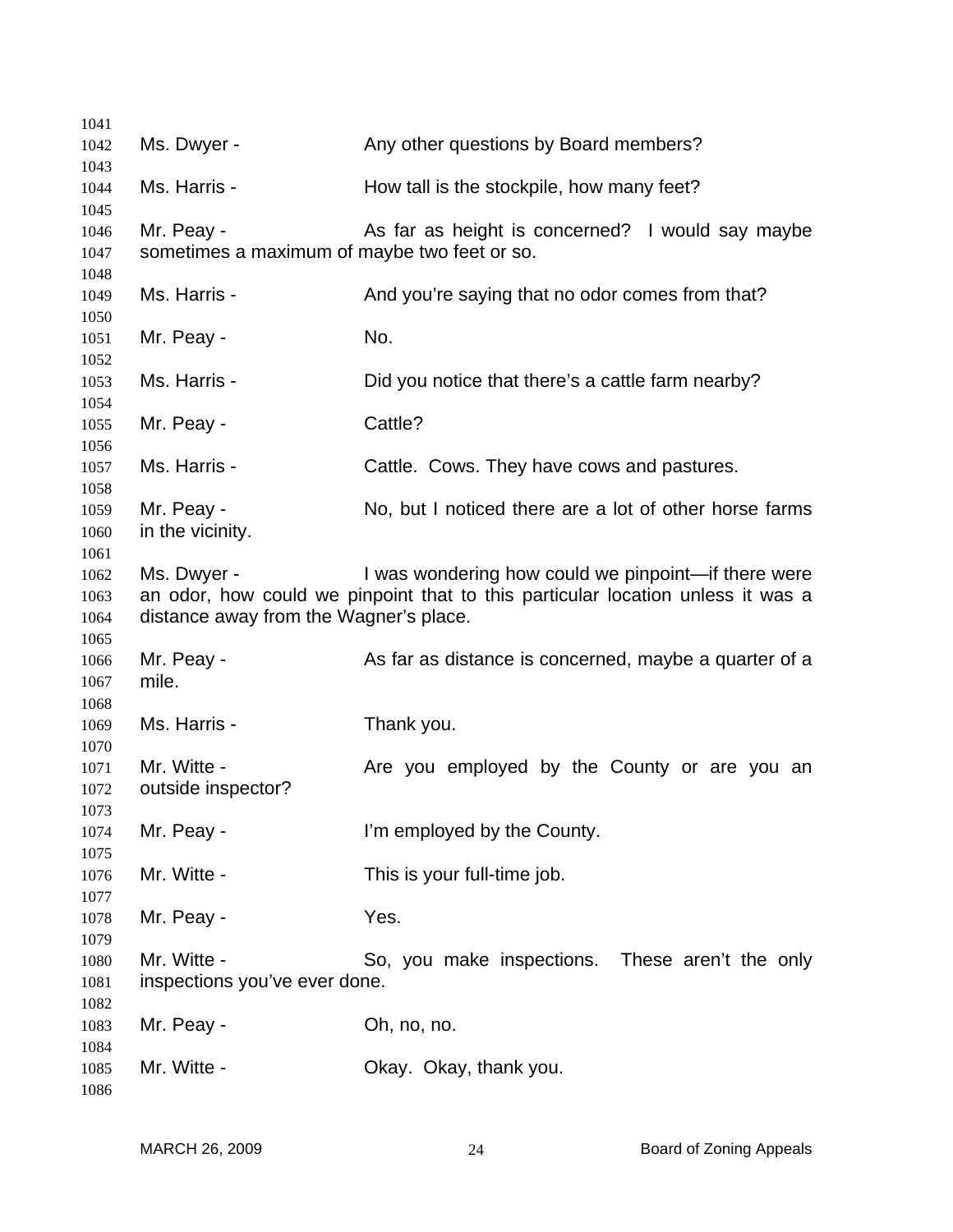Ms. Dwyer - **Did you observe the manure being removed from the** premises or removed from the field at any time when you were there? 1087 1088 1089 1090 1091 1092 1093 1094 1095 1096 1097 1098 1099 1100 1101 1102 1103 1104 1105 1106 1107 1108 1109 1110 1111 1112 1113 1114 1115 1116 1117 1118 1119 1120 1121 1122 1123 1124 1125 1126 1127 1128 1129 1130 1131 Mr. Peay - The As a matter of fact, my last biweekly inspection was on the 18<sup>th</sup>, and I have some photos. The photos indicated Mr. Wagner—and he had some help—was actually removing some manure from the field during my inspection. Ms. Dwyer - That would be February  $18<sup>th</sup>$ ? March  $18<sup>th</sup>$ ? Mr. Peay - Yes, yes. Mr. Blankinship - You should have a copy of those photographs on the table dated March 18. Ms. Dwyer -  $\mu$  March the 18<sup>th</sup>? March 16<sup>th</sup>. Mr. Blankinship - Next page. Ms. Dwyer - All right. Any other questions by Board members? Thank you, sir. Mr. Short - Good morning. My name is John Short—S-h-o-r-t. I am an inspector for the Planning Department. Ms. Dwyer - Did you also visit the premises? Mr. Short - Yes, I did. Ms. Dwyer - How frequently? Mr. Short - Not as frequently as Mr. Peay because that is his assignment, but because we had so many issues with this piece of property coming up, as his supervisor, I would try to go down there periodically to view the property myself. So, [unintelligible] ask, I can answer it from a personal point of view. Ms. Dwyer - What did you observe regarding the stockpile, the manure in the fields, and the odor? Mr. Short - Starting with the stockpiles, at the time that I did go there, the stockpiles were very minimal and not even the two feet that Mr. Peay had mentioned. I believe that it was being removed from the property as the permit requires. As far as odors go, I was down there one day and it was very windy. I [unintelligible] where I could smell when the wind blew, and I just could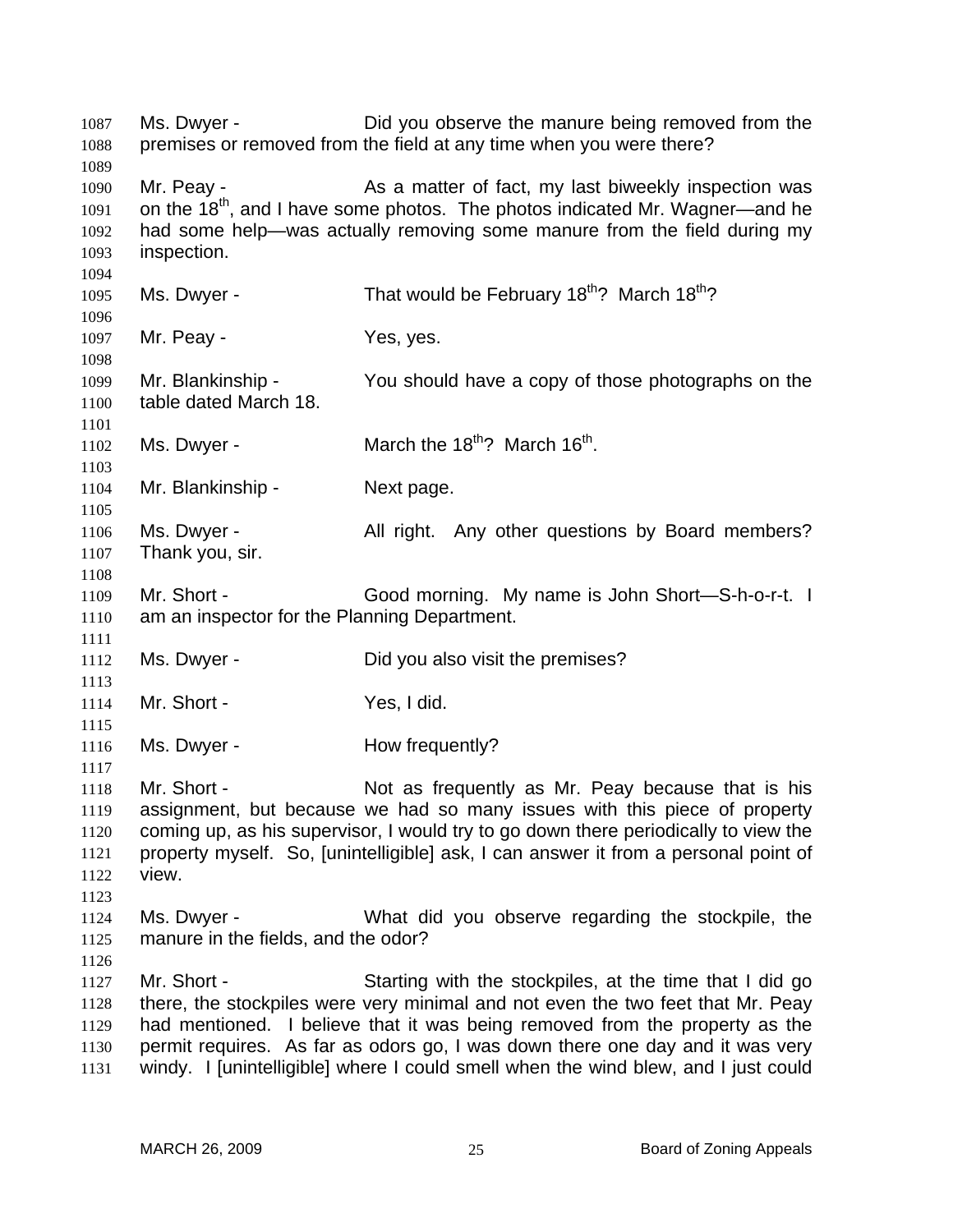not smell anything other than the normal farm uses that [unintelligible]. No [unintelligible] odor from the manure. 1132 1133 1134 1135 1136 1137 1138 1139 1140 1141 1142 1143 1144 1145 1146 1147 1148 1149 1150 1151 1152 1153 1154 1155 1156 1157 1158 1159 1160 1161 1162 1163 1164 1165 1166 1167 1168 1169 1170 1171 1172 1173 1174 1175 1176 Ms. Dwyer - The Mow about the manure in the fields? Mr. Short - It was always minimal. I never saw anything that was excessive. When you have horses, you're going to have some manure in the field. In the pictures that I took, it's just that. Ms. Dwyer - Which pictures did you take? In this February/March packet that we have. Mr. Blankinship - Some of those dates— Mr. Short - **Example 1** [Unintelligible] pictures, so they may not have gotten into the packet. Mr. Blankinship - Oh, they're in there, but they're not distinguished from the ones that Mr. Peay took. Ms. Harris - Think Mr. Peay said he took these—His last picture was on March 18, and we have two more sets of pictures from March  $23^{\text{rd}}$  and March  $20<sup>th</sup>$ . Mr. Blankinship - I think Mr. Peay took those as well. Mr. Short - Thaven't been down there in the last week. Ms. Harris -  $\blacksquare$  I do have a question about the March 18<sup>th</sup> pictures. What is being done here? Are we picking up manure, are we shredding the straw? What's going on here? Mr. Blankinship - Jerry, you want to come back down? Mr. Peay - The was picking up manure. It so happened some of the straw probably had been mixed with the manure when he was picking it from the ground. Ms. Harris - On the left side, bottom left, this is what—this is the stockpile that he was picking? Mr. Peay - Bottom left or bottom right? Ms. Harris -  $\sim$  On March 18<sup>th</sup>, bottom left.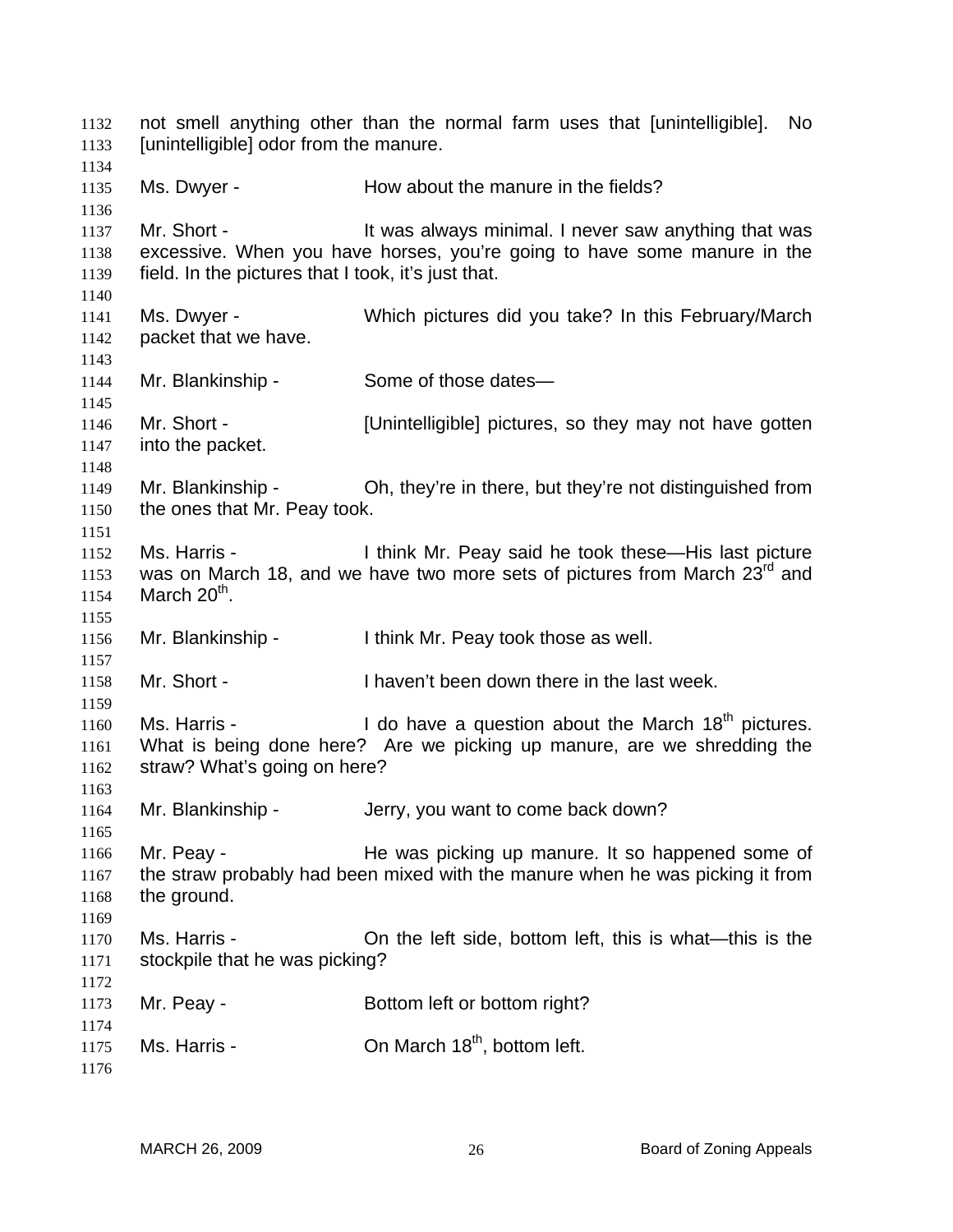Mr. Peay - Bottom left? Bottom left is the field. It's a field. The bottom left picture is the field. 1177 1178 1179 1180 1181 1182 1183 1184 1185 1186 1187 1188 1189 1190 1191 1192 1193 1194 1195 1196 1197 1198 1199 1200 1201 1202 1203 1204 1205 1206 1207 1208 1209 1210 1211 1212 1213 1214 1215 1216 1217 1218 1219 1220 1221 1222 Ms. Harris - What's the pile up here? Mr. Peay - The pile is in the bottom right. Ms. Harris -  $\sim$  On March 18<sup>th</sup>, 2009? Mr. Peay - Yes, March  $18<sup>th</sup>$ , the pile is in the bottom right. He had mixed—There was some straw that was mixed with the pile. Ms. Dwyer - The Music of the Unit doesn't look like a pile. Mr. Blankinship - I think those are the same four photographs but printed in a different order. Mr. Peay - According to these, the bottom left is the pile that's mixed with the straw, and the bottom right is the field. Ms. Harris - Thank you. Ms. Dwyer - Thank you, sir. Mr. Blankinship, can either of the inspectors or someone else here, perhaps from the County, speak to this letter of May 21<sup>st</sup>, 2008, from the Department of Agriculture and Consumer Services? Mr. Blankinship - The annot. Is Mr. Marshall in the room, or anyone else from Agriculture? I'll do my best, Madam Chairman. Ms. Dwyer - All right. My concern is that we had some language in this condition that required the applicant for the permit to be in compliance with certain regulations. This letter indicates that that's an inappropriate condition for us to have imposed, that it's basically inapplicable to this operation. Mr. Blankinship - Yes ma'am. Ms. Dwyer - Is that your reading of it? Is that your understanding? Mr. Blankinship - The way I recall, the condition reads that they have to comply with Department of Agriculture recommendations and remove the manure from the site every two weeks. When we notified the Department of Agriculture that that was the outcome of the meeting—because as you may remember, that was decided at the meeting, that condition was finalized at the meeting. Ms. Dwyer - Chay.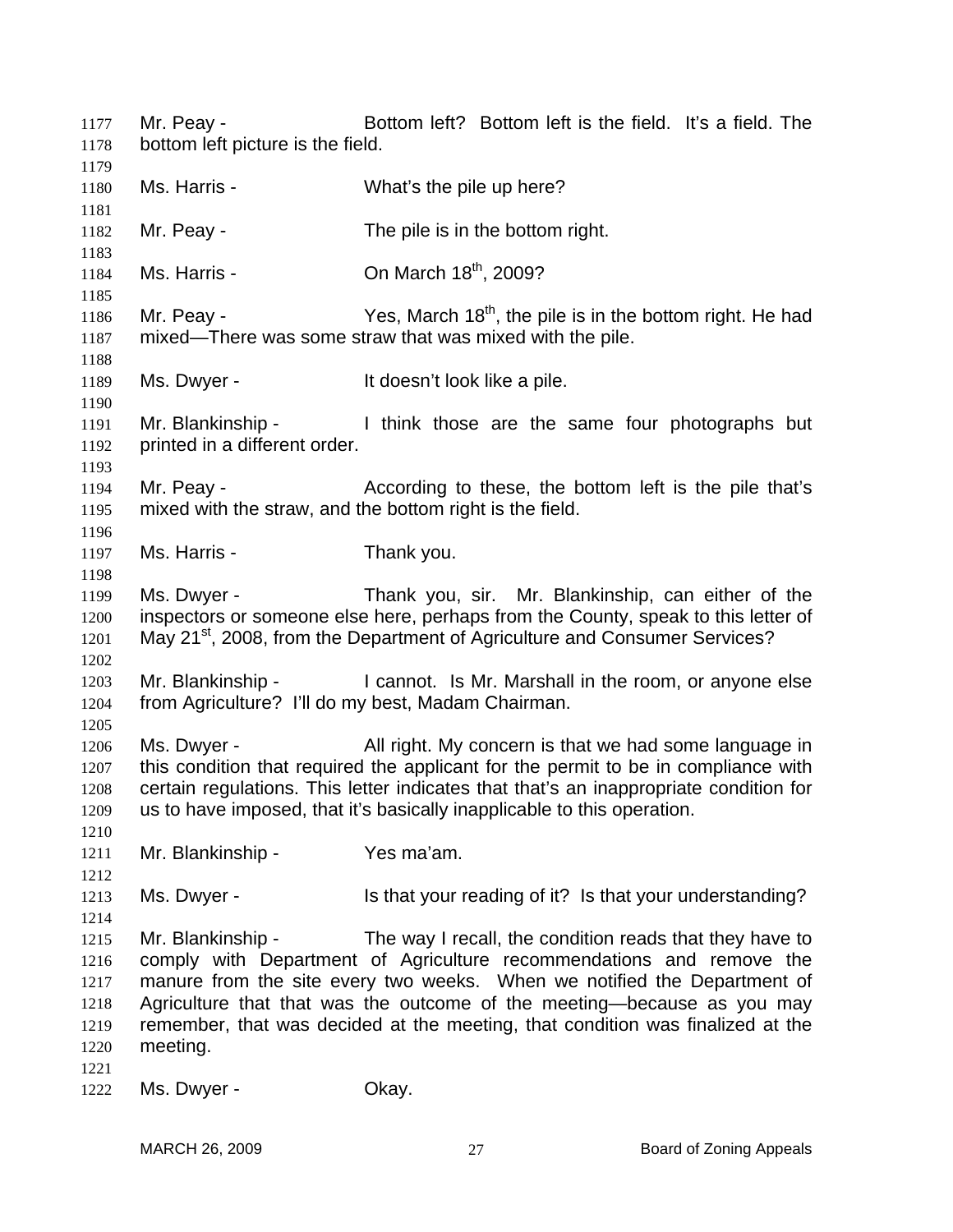1224 1225 1226 1227 1228 1229 1230 1231 1232 1233 1234 1235 Mr. Blankinship - So, they didn't have any advance notice of that. When I notified the Department of Agriculture that that was the outcome, Mr. Marshall wrote back and said that that "would not be our recommendation, so they can't comply with our recommendation and remove the manure every two weeks. Our recommendation would be to compost the manure on site, and then to use it as a soil fertilizer." They were concerned that we had made them responsible for making a recommendation that the same condition said we would not follow what they actually recommended. Mr. Marshall suggested that we reopen the case the following month and reconsider that condition. I passed that information on and the decision was made not to follow Mr. Marshall's recommendation, to leave the condition as it was approved.

1236 1237 1238 1239 1240 1241 1242 1243 Ms. Dwyer - The part that I'm looking at says that the statement that we made is based on the misunderstanding about the authority of the VDACS, the Virginia Department of Agriculture and Consumer Services. "The VDACS does not have any requirement or standards relating to the storage and disposal of manure. There are, however, best practices." Then it says, "The law would apply to the Wagner operation if and when I, as Commissioner, determine that there is a water quality problem. I decided that that complaint was unfounded."

1244 1245

1246

1249

1251

1253

1255

1223

Mr. Blankinship - Right.

1247 1248 Ms. Dwyer - The Sounds like our condition insofar as it incorporates the regulations and the authority of the ACS should be eliminated.

- 1250 Mr. Wright - That's not the subject of this hearing.
- 1252 Ms. Dwyer - Well, it's a part of the condition we're looking at.
- 1254 Mr. Wright - It's still not the subject of this hearing.

1256 1257 1258 1259 1260 Ms. Dwyer - Well, I respectfully disagree because it is part of the condition that we're looking at, and it's also an imposition, a regulatory requirement that we have imposed that apparently is inappropriate and on the condition that we're considering today. At any rate, any more questions by Board members of any of the witnesses or either party to this case?

1261

1265

1262 1263 1264 All right. I will invite the Akers, and I will give each side two minutes to rebut what has been said so far, so that you will each have a final word. Then we'll render a decision on the case.

1266 1267 1268 Ms. Akers - Carol Akers, daughter, again, of Anne and Jerry Akers, the neighbors. Basically, this whole context of what you saw in the video has been deemed nothing more than mowing hay. If you will recall, we have had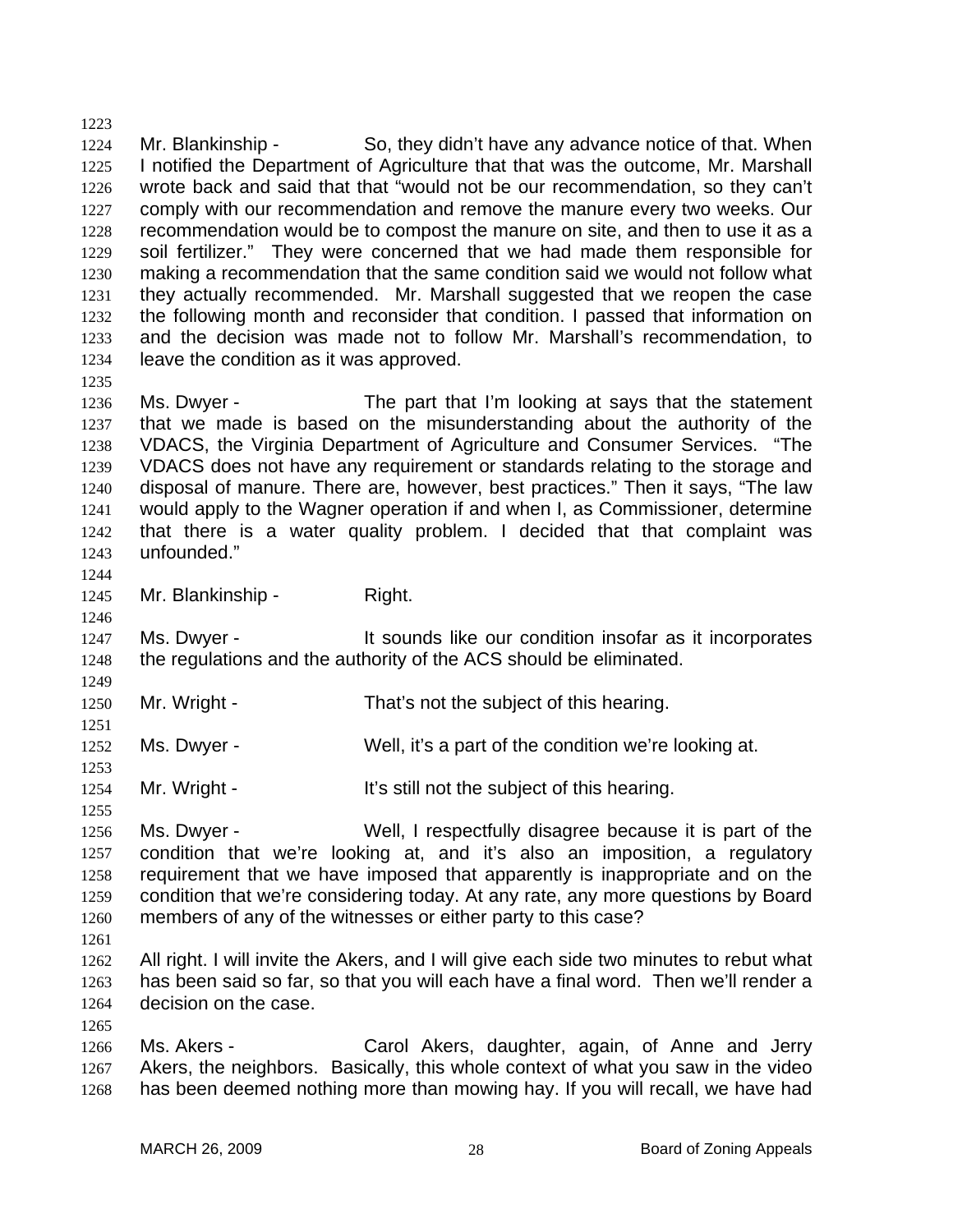three hearings leading up to the issuance of the conditional use permit. I mentioned it, my mother mentioned it, Anne Sharpe mentioned it, standing there witnessing them at that time and for years mowing manure. You could physically see the manure that they were mowing and chopping up. If you will go back to those records, you will also see where Mr. Wagner said, "Oh, yes, we go in there and we chop up clumps of manure so they're not piled up, and it makes it easier." There's nothing wrong with that. They did this practice continuously since 2004; they've done it ever since. This is what they are doing. Sure, they go out and put hay on top of manure and mow both hay and manure, but they are mowing the manure on the field. 1269 1270 1271 1272 1273 1274 1275 1276 1277 1278

1279

1280 1281 1282 1283 1284 1285 1286 1287 1288 1289 1290 1291 1292 We asked that the permit be revoked because the County has basically painted us as being hysterical people and lying. Everyone goes down there. If they're going to participate in horse activity, of course. To say there is no odor at all from manure, I mean, you must not have any olfactory system at all. My dog goes in the backyard, I can smell it. But basically, if you've ever worked in an office environment me and someone popped a bag of popcorn, or they open a bottle of nail polish, the person eating the popcorn and person painting their nails, they don't notice it, it doesn't bother them. It bothers everybody else. My parents do not expect to be in their homes, trying to eat their food smelling manure. We never said it was 24 hours a day; we said it comes up at various times and when it comes up, it is very nauseating. It comes up out of the creek and it comes up out of the pond, especially when it's very humid or we've had a lot of rain. The odors on their property are excessive.

1293

1295

1294

## Ms. Dwyer - Thank you, Ms. Akers. Mr. Axselle?

1296 1297 1298 1299 1300 1301 1302 1303 1304 1305 1306 1307 1308 1309 Mr. Axselle - I simply would submit that we're dealing with what the situation is now and what the situation has been in the past year. We have the benefit of extremely diligent inspections by the County. The County has taken this seriously, and they've given you evidence that is specific with their observations. The Wagner's have taken this very seriously. They have changed some of their operations, they've purchased the vacuum. They have been and remain in full compliance. They do remove the manure from the property every two weeks. We have statements of people who are on the site on a regular basis who shared with you. We have statements of people who have been there. They all say the same thing. If there were a problem with manure not being removed, the odor and the [unintelligible] would be observed by all these people. Then we have the affidavits from the individuals who do, in fact, [unintelligible] the manure. I think it's fairly clear that they are in compliance [inaudible].

- 1310 1311 1312 Ms. Dwyer - All right, that closes the case. Do I have a motion on the case?
- 1313 **DECISION**
- 1314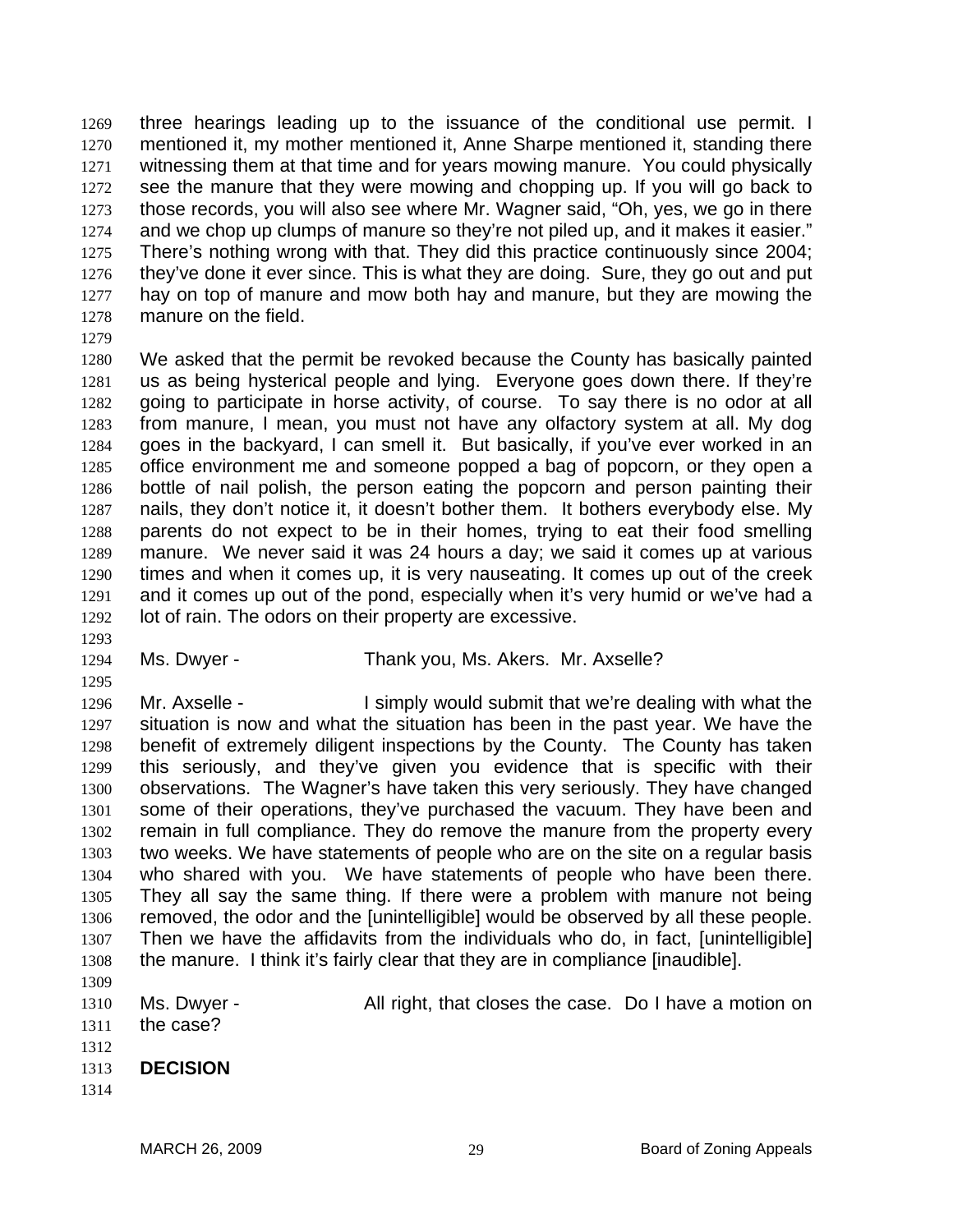Mr. Wright - Madam Chairman, I move that after hearing all this evidence and reviewing a great deal of information that we've been provided with, that the appeal be denied. I think the evidence is clear to the fact that the applicant is complying with that condition, so I move that the appeal be denied. 1315 1316 1317 1318 1319 1320 1321 1322 1323 1324 1325 1326 1327 1328 1329 1330 1331 1332 1333 1334 1335 1336 1337 1338 1339 1340 1341 1342 1343 1344 1345 1346 1347 1348 1349 1350 1351 1352 1353 1354 1355 1356 1357 1358 1359 Mr. Nunnally - Second. Ms. Dwyer - **Motion by Mr. Wright, seconded by Mr. Nunnally. Any** discussion? May I just clarify one thing? By "appeal denied," this is a show cause hearing, so your motion is essentially then that there's been a failure to show cause of non-compliance with the condition. Mr. Wright - That's right. Mr. Witte - The State of the New Aldo have a couple comments. First, the video actually showed no manure that was recognizable being chopped. While it does show the tractors, there wasn't evidence, in my opinion, that there was actually manure being chopped. The explanation that we were given as it being hay makes sense to me. Secondly, the professional inspectors from the County, I respect their opinions; that is their full-time job. They seem to be satisfied with the situation. Third, the main reason we were here is the removal aspect. With the shown affidavit from Mr. Cochran that he does remove it, that satisfies me. Those are my comments. Ms. Dwyer - There are several affidavits. Mr. Witte - **Mr.** Cochran's affidavit actually says he removes it, that he hauls it away. Ms. Dwyer - Chay. Ms. Harris - The Motor Heave comments, too. I believe that the Wagner's are acting in good faith. When we compare the stockpiles of this year with the stockpiles we formerly saw, I do see progress, a great deal of progress. I think we should stick by our guns, so to speak, to require the removal every two weeks even though the Department of Agriculture requires something less. I would think that the Akers might need more evidence as to the urine stench or any other complaint that they would have. They would need more evidence to prove that point. At this particular juncture, I do think that with this condition, the Wagner's are compliant. Ms. Dwyer - Any further comments? All right. We have a motion by Mr. Wright, seconded by Mr. Nunnally that there's been a failure to show cause that the Wagner's have failed to comply with the requirements to [inaudible] odors [inaudible] property. All in favor say aye. All opposed say no.

1360 The ayes have it; the motion passes.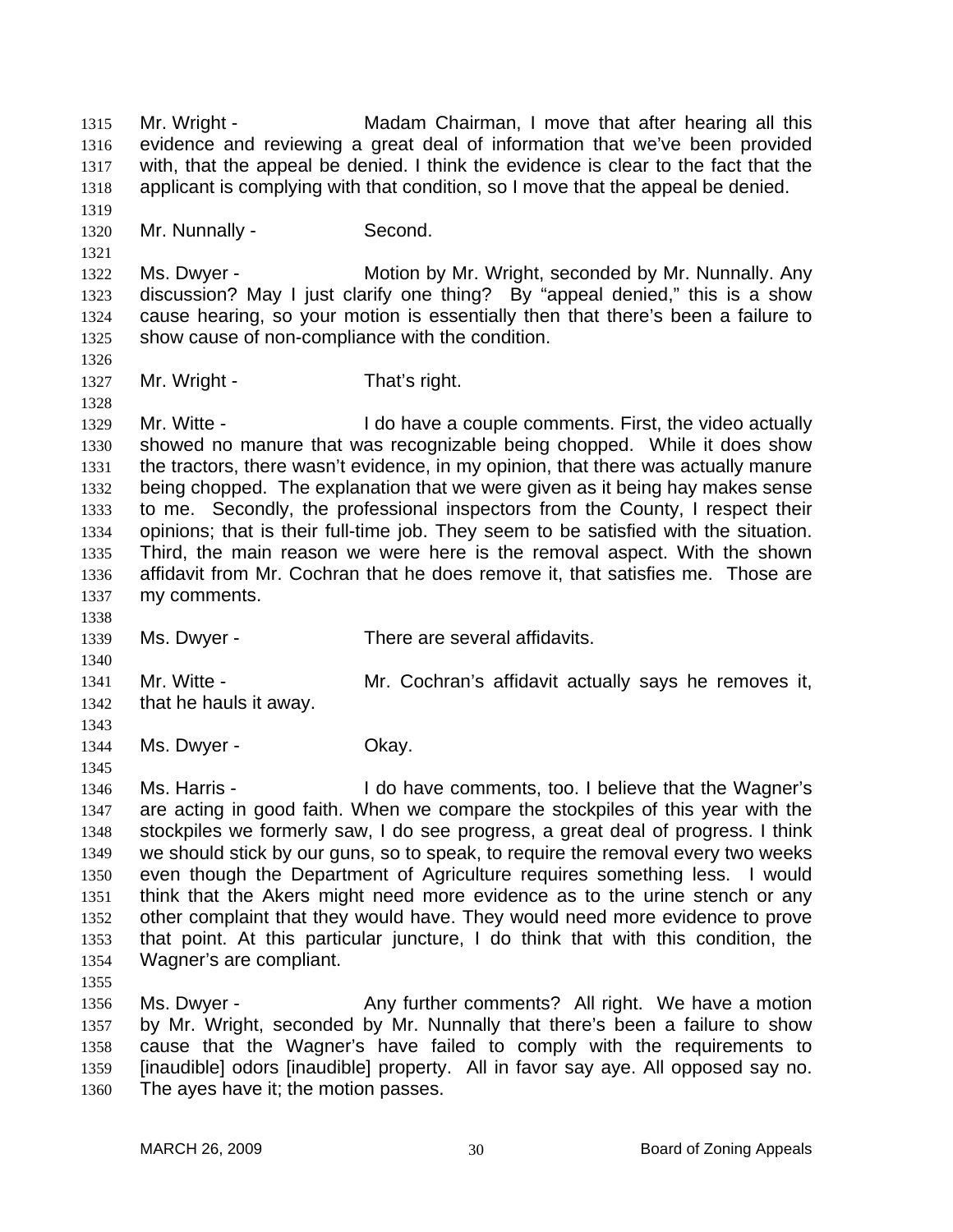1361 1362 1363 1364 1365 1366 1367 1368 1369 1370 1371 1372 1373 1374 1375 1376 1377 1378 1379 1380 1381 1382 1383 1384 1385 1386 1387 1388 1389 1390 1391 1392 1393 1394 1395 1396 1397 1398 1399 1400 1401 1402 1403 1404 1405 The case is dismissed regarding failure to show cause on non-compliance. After an advertised public hearing and on a motion by Mr. Wright, seconded by Mr. Nunnally, the Board **denied** the request regarding **UP-024-07, MARTHA WAGNER**, hearing concerning compliance with the conditional use permit to operate a private noncommercial riding club at 6301 Hines Road (Parcel 853- 692-4325) (Varina) Affirmative: **Dwyer, Harris, Nunnally, Witte, Wright** 5 Negative: 0 Absent: 0 Ms. Dwyer - We'll take up the minutes next, the minutes of February 26, 2009. Please leave the room and carry on your conversations outside. Thank you. We'll take up the minutes of February 26, 2009. Any additions, correction, or changes? Do I have a motion on the minutes? Ms. Harris - The Move that the minutes be accepted as presented. Mr. Witte - **I second.** Ms. Dwyer - Motion by Ms. Harris, seconded by Mr. Witte that the minutes be accepted as presented. All in favor say aye. All opposed say no. The ayes have it; the motion passes. On a motion by Ms Harris, seconded by Mr. Witte, the Board **approved** the **Minutes of the February 26, 2009** Henrico County Board of Zoning Appeals meeting. Affirmative: Dwyer, Harris, Nunnally, Witte, Wright 5 Negative: 0 Absent: 0 Ms. Dwyer - Any other business, old, new business for the Board? Motion for adjournment. Mr. Wright - The Muslim Cove we adjourn. Several voices - Second Ms. Dwyer - Motion by Mr. Wright, seconded by everyone. All in favor say aye. All opposed say no. The ayes have it; the motion passes.